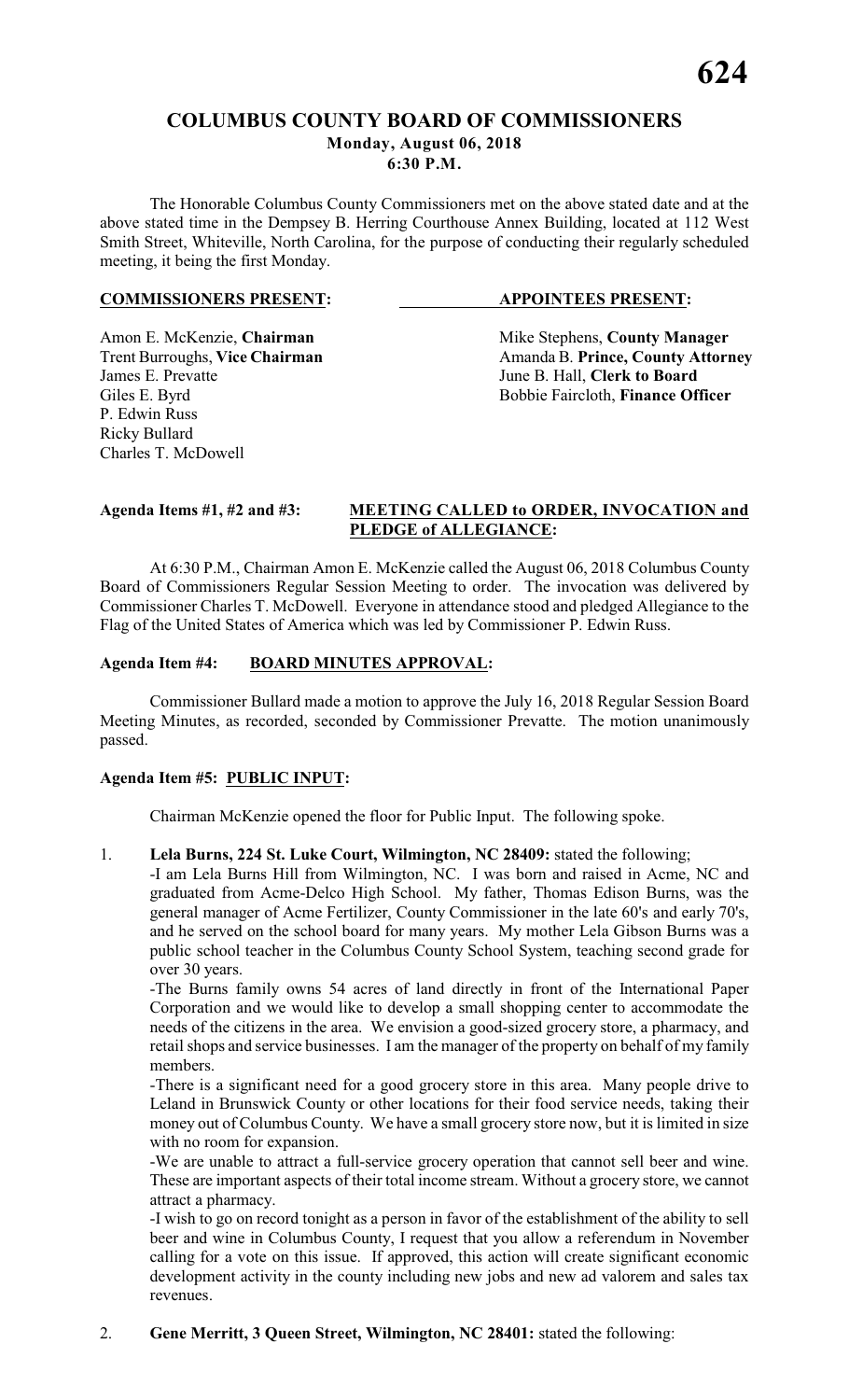-I worked with the Downtown Development Corporation in Whiteville for three (3) years; -As a professional economic development person, I am always looking at ways of how situations can be improved;

-I think allowing beer and wine sales in the unincorporated areas of Columbus County would be a boost to the economy for the County;

-I think it would be a significant improvement and advancement for Columbus County; **and** -I recommend that you put it on the ballot in November.

# 3. **David B. Heller, 2105 Bella Coola Road, Lake Waccamaw, NC 28456:** stated the following:

-I come tonight to speak in opposition of the proposed referendum for the sale of beer and wine in unincorporated areas of Columbus County;

-In Columbus County, we already have plenty of availability for anyone who chooses to purchase alcohol;

-The churches that I represent strongly oppose and states that we do not need more availability for the sale of alcohol in this county;

-I have been involved in law enforcement for thirty-nine (39) years, and I can tell you first hand of how alcohol just leads to the destruction of families, finances and individuals;

-I have over thirty-five (35) pages of signatures from churches who recommend strongly that you oppose placing this on the referendum in November, 2018;

-We have enough problems in Columbus County right now, without adding to the problem with the sale of alcohol, beer and wine in the unincorporated areas of Columbus County;

-I strongly recommend you to vote this item down here, and it does not get out of here and get to the ballot; **and**

-We thank you for it.

# **Agenda Item #6: HALLSBORO ARTESIA SCHOOL - EDUCATION:**

Mamie Bland, Grandmother of student (grandson), would like to address the Board relative to the education at Hallsboro Artesia Elementary School.

Ms. Bland stated the following:

- 1. Addressing the academic needs of all children is critical to ensure that no child is left behind;
- 2. Many children face emotional and mental disabilities, generational and situational poverty and instability within the family dynamics;
- 3. Environmental social factors also influence the education of children such as neighborhood violence and drug activity;
- 4. Sometimes, these factors weigh heavily on the ability of the child to concentrate or focus in the classroom;
- 5. Parental involvement and positive influence from family, neighbors and people in his life make a positive impact on the child;
- 6. My grandson needed to be placed in the Exceptional Children Education Program, but this did not come to fruition; **and**
- 7. No child should be left behind.

After lengthy details were stated, members of the Board informed Ms. Bland that she needed to ask for a meeting with the Columbus County Board of Education to present the details.

# **Agenda Item #7: FIRE AND RESCUE - EVERGREEN VOLUNTEER FIRE DEPARTMENT:**

Shane Barnhill, Evergreen Volunteer Fire Department, requested the Public Hearing for August 20, 2018, for Evergreen Fire Department, to begin at 6:00 P.M., in lieu of 6:30 P.M., due to the letters that were mailed to the citizens stating 6:00 P.M.

Commissioner Bullard made a motion to approve the Public Hearing for August 20, 2018, for Evergreen Fire Department, to begin at 6:00 P.M., in lieu of 6:30 P.M., seconded by Commissioner Byrd. The motion unanimously passed.

# **Agenda Item #8: HOUSING AUTHORITY- DEPARTMENTAL UPDATE:**

Rebecca Tyson, Housing Authority Director, delivered the following departmental update.

Currently, we have 391 families housed throughout the county as of August 1, 2018. There are 230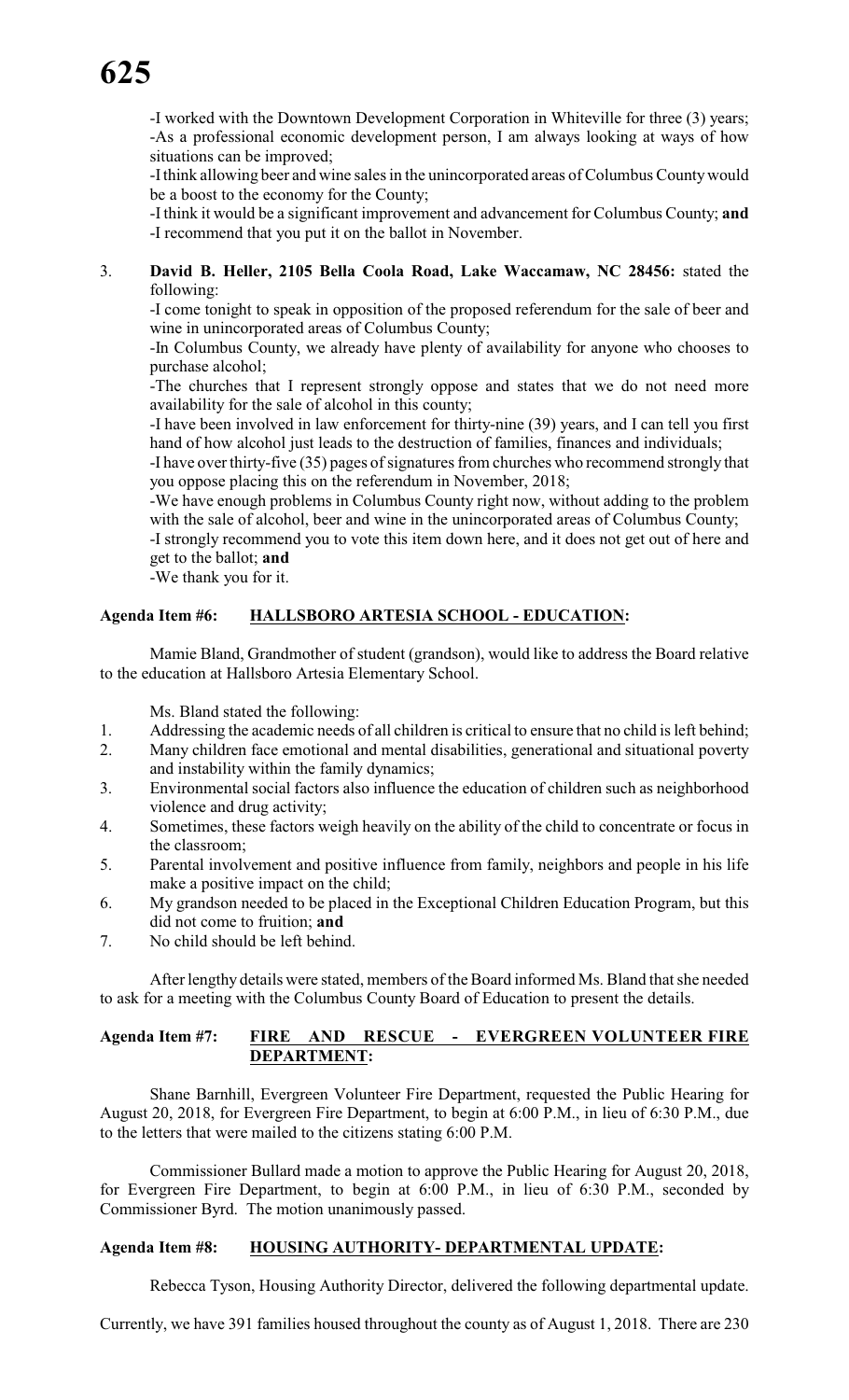families on the waiting list. We have 7 families with vouchers that are searching for units. Our waiting list has been closed for over a year. We plan to process most of the current families on the waiting list before we open the list back up. Our goal is to open the waiting list in January 2019. We've been working with Tabor Landing Apartments recently and this has helped a decent amount of our voucher holders find affordable housing.

| <b>Size</b>      | $0$ BR         | 1 BR         | 2 BR           | 3 BR           | 4 BR | <b>5 BR</b> | $6 + BR$ | <b>TOTAL</b>     |
|------------------|----------------|--------------|----------------|----------------|------|-------------|----------|------------------|
| Elderly          |                | 33           | $\mathbf{1}$   |                |      |             |          | 34               |
| Near Elderly     |                |              |                |                |      |             |          | $\boldsymbol{0}$ |
| Handi/Disabled   | $\mathbf{1}$   | 15           | $\overline{2}$ |                |      |             |          | 18               |
| Single Fed Disp  |                |              |                |                |      |             |          | $\boldsymbol{0}$ |
| Family           | 5              | 123          | 46             | $\overline{7}$ |      |             |          | 181              |
|                  |                |              |                |                |      |             |          |                  |
| Hispanic         |                | $\mathbf{1}$ | $\mathbf{1}$   |                |      |             |          | $\sqrt{2}$       |
| White            | $\overline{3}$ | 38           | 11             | $\overline{3}$ |      |             |          | 55               |
| Black            | 3              | 127          | 37             | $\overline{4}$ |      |             |          | 171              |
| Indian/Alaskan   |                | 1            | $\mathbf{1}$   |                |      |             |          | $\sqrt{2}$       |
| Asian            |                |              |                |                |      |             |          |                  |
| Pacific Islander |                |              |                |                |      |             |          |                  |
| Mixed            |                |              |                |                |      |             |          |                  |

**Waiting List Recap by Voucher Size**

Ms. Betty McKeithan retired May 2018, and Rebecca Tyson became the new director. We've since hired Crystal Stith - Housing Inspector, and J'Nai Roman as Housing Specialist / Waiting List Coordinator. These new positions have really helped Columbus County Housing better served our Section 8 families and applicants.

| Agenda Item #9: | PURCHASING - TWO (2) FEDERAL FUNDING POLICIES as         |
|-----------------|----------------------------------------------------------|
|                 | <b>FOLLOWS:</b>                                          |
|                 | <b>PROCUREMENT PROCEDURES with FEDERAL FUNDS IV-</b>     |
|                 | 11; and                                                  |
|                 | <b>CONFLICT of INTEREST: USE of FEDERAL FUNDS IV-12.</b> |

Stuart Carroll, Purchasing Director, requested Board approval of these two (2) policies. **(This will be the second reading.)**

Commissioner Prevatte made a motion to approve the two (2) federal funding policies as listed above, on the second reading, seconded by Commissioner McDowell. The motion unanimously passed. The contents of these documents may be found as Exhibits to the July 16, 2018 Meeting, on the first reading, and kept on file in the Minute Book Attachments, Book Number 6, in the Clerk to the Board's Office, and the Purchasing Department, for review.

# **Agenda Item #10: ECONOMIC DEVELOPMENT - APPROVAL of GRANT AGREEMENT and GRANT PROJECT ORDINANCE for INTERNATIONAL LOGISTICS PARK SEWER PROJECT:**

Dr. Gary Lanier, Economic Development Director, requested Board approval of the Rural Economic Development Grant Agreement - Industrial Development Funding Utility Account, Grant Number: U-485, in the amount of \$2,120,938, and the Grant Project Ordinance, for the International Logistics Park Sewer Project.

Commissioner Byrd made a motion to approve the Rural Economic Development Grant Agreement - Industrial Development Funding Utility Account, Grant Number: U-485, in the amount of \$2,120,938, and the Grant Project Ordinance, for the International Logistics Park Sewer Project, seconded by Commissioner McDowell. The motion unanimously passed. The Agreement will be marked as Exhibit "A", and kept on file in the Minute Book Attachments, Book Number 6, in the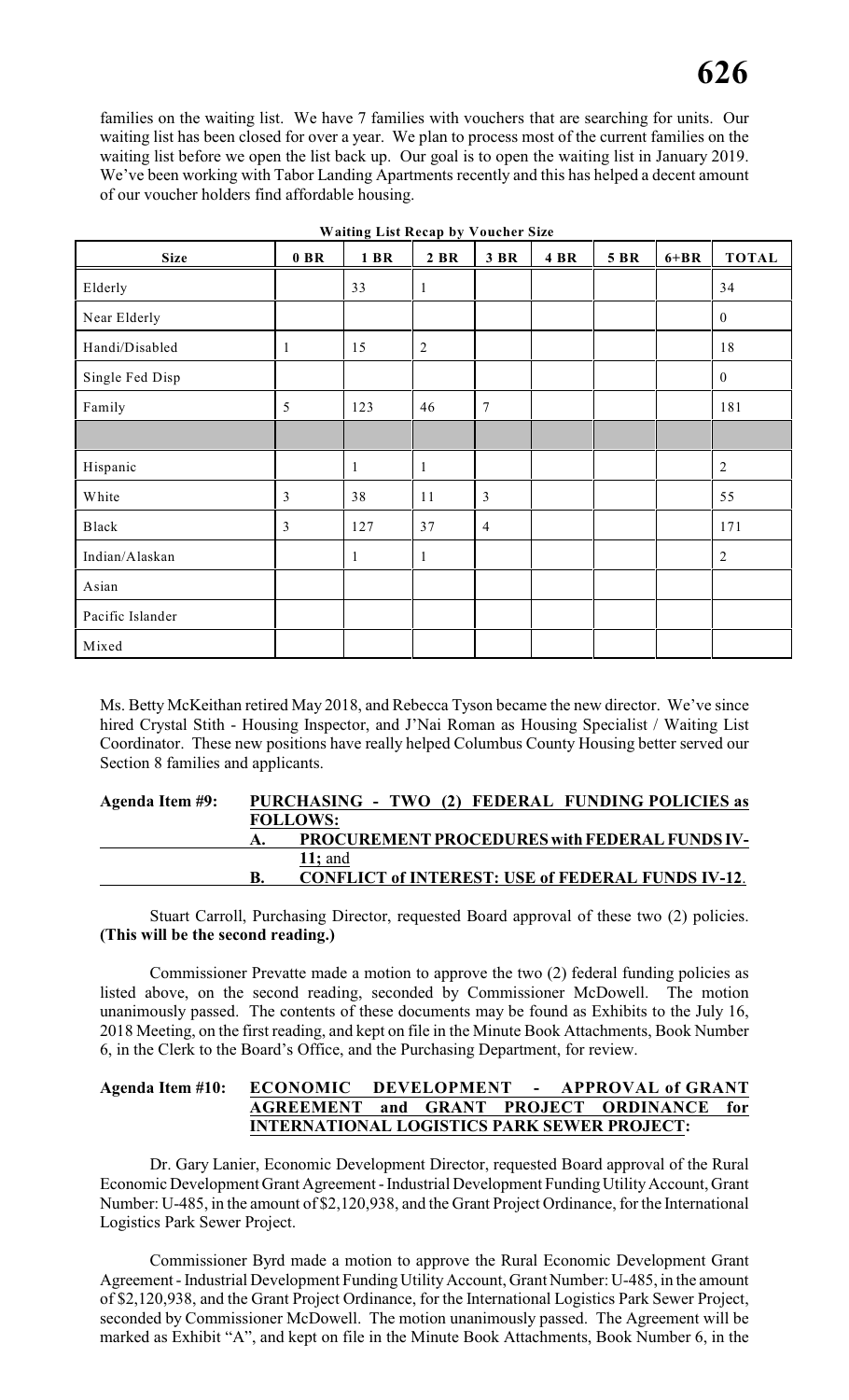Clerk to the Board's Office, for review. The Grant Project Ordinance is listed below.

# **COLUMBUS COUNTY INTERNATIONAL LOGISTICS PARK SEWER PROJECT RURAL ECONOMIC DEVELOPMENT INDUSTRIAL DEVELOPMENT FUND GRANT PROJECT ORDINANCE Adoption Date: AUGUST 6, 2018**

**BE IT ORDAINED** by the Board of Commissioners of the County of Columbus, North Carolina, that pursuant to Section 159-13.2 of the General Statutes of North Carolina, the following Grant Project Ordinance is **HEREBY ADOPTED**:

**SECTION 1.** The project authorized is the Rural Economic Development Industrial Development Fund for the International Logistics Park Sewer Project. Grant funds are to be used to provide sewer access to the park.

**SECTION 2.** The project director is hereby directed to proceed with the implementation of such project.

**SECTION 3.** The project will be executed during fiscal years 2018 through 2020.

**SECTION 4.** The following revenues are anticipated to be available to the County to complete the project as of July 2018.

| <b>ACCOUNT NUMBER</b> | <b>TITLE</b>                                                                                                                   | <b>AMOUNT</b> |
|-----------------------|--------------------------------------------------------------------------------------------------------------------------------|---------------|
| 24-3614-436002        | North Carolina Department of Commerce Rural<br>Economic Development-Industrial Development<br>Fund (IDF) Utility Account Funds | \$2,120,938   |
| 24-3614-437000        | Article 44 Sales Tax                                                                                                           | \$107,364     |
| <b>TOTAL:</b>         |                                                                                                                                | \$2,228,302   |

**SECTION 5.** The following amounts are appropriated for the project:

| <b>ACCOUNT NUMBER</b> | TITLE                                      | <b>AMOUNT</b> |
|-----------------------|--------------------------------------------|---------------|
| 24-6141-519902        | <b>Engineering Design</b>                  | 149,000<br>S. |
| 24-6141-519906        | <b>Inspection/Construction Observation</b> | \$<br>80,080  |
| 24-6141-524000        | <b>Sewer Construction Estimate</b>         | \$1,856,402   |
| 24-6141-548001        | <b>Grant Administration</b>                | S<br>50,000   |
| 24-6141-549956        | Project Contingency 5%                     | 92,820<br>\$  |
| <b>TOTAL:</b>         |                                            | \$2,228,302   |

**SECTION 6:** The Finance Officer is directed to report quarterly on the financial status of this project. She shall keep the Governing Body informed at each regular meeting of any unusual occurrences.

**SECTION 7:** Copies of the Grant Project Ordinance shall be made available to the Finance Officer and Project Director for direction in carrying out this project.

**ADOPTED** this the 6th day of August 2018.

# **COLUMBUS COUNTY BOARD OF COMMISSIONERS**

# /s/ **Amon E. McKenzie, Chairman** /s/ **June B. Hall, Clerk to Board**

# **ATTESTED BY:**

#### **Agenda Item #11: ECONOMIC DEVELOPMENT - ESTABLISHMENT of DATE and TIME for PUBLIC HEARING:**

Dr. Gary Lanier, Economic Development Director, requested the Board to establish a date and time for a Public Hearing for a proposed Economic Development Grant for the Boys and Girls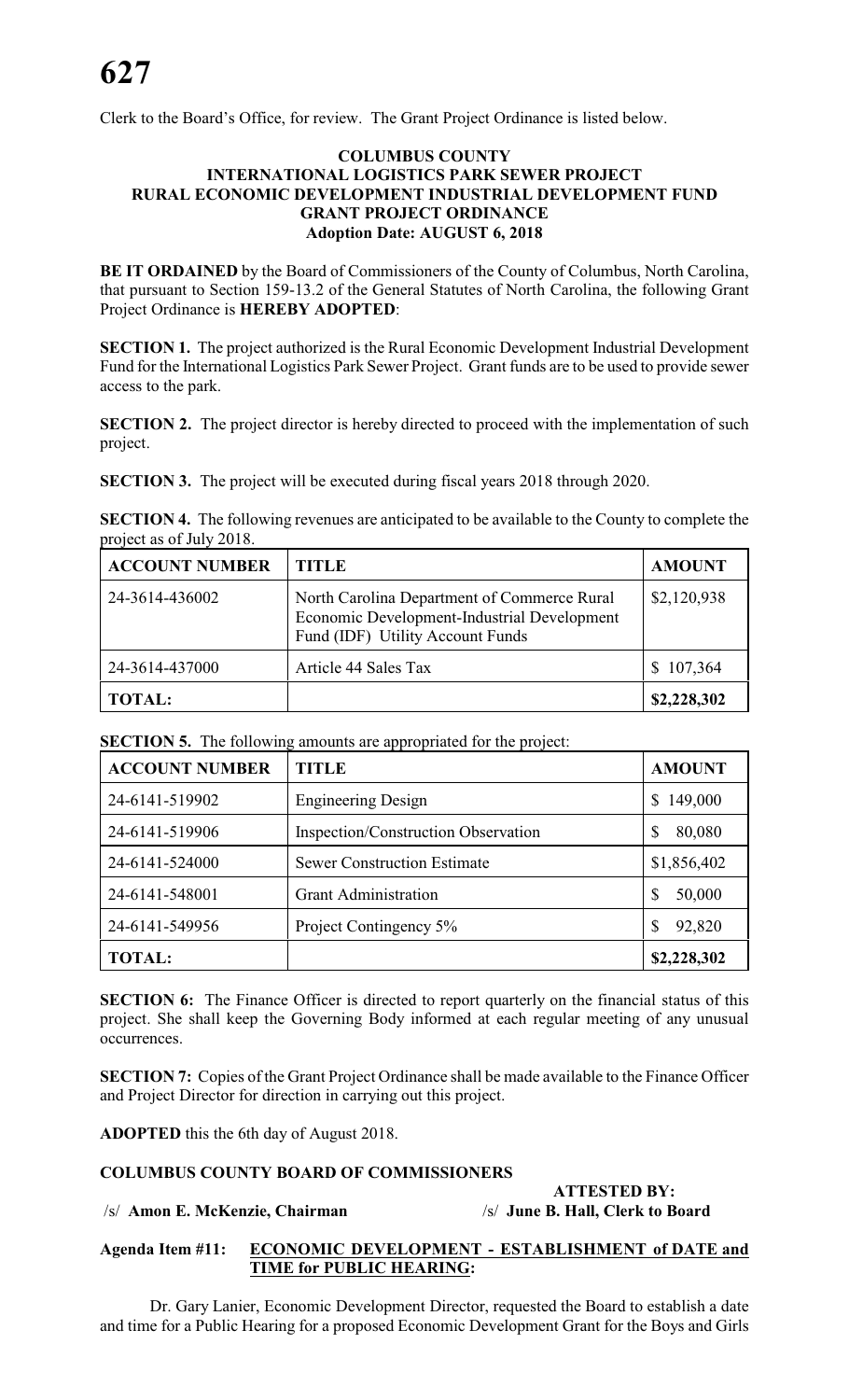Home Horse Stables and Venue.

Commissioner Russ made a motion to establish August 20, 2018, at 7:00 P.M., as the date and time for a Public Hearing for a proposed Economic Development Grant for the Boys and Girls Home Horse Stables and Venue, seconded by Commissioner McDowell. The motion unanimously passed.

# **Agenda Item #12: PLANNING - ESTABLISHMENT OF DATE AND TIME FOR PUBLIC HEARING:**

Samantha Alsup, Planning Director, requested the Board to establish August 20, 2018, at 6:30 P.M., as the date and time for a Public Hearing on proposed regulations on the establishment and operations of commercial shooting range facilities in Columbus County.

Commissioner Russ made a motion to establish August 20, 2018, at 6:30 P.M., as the date and time for a Public Hearing on proposed regulations on the establishment and operations of commercial shooting range facilities in Columbus County, seconded by Commissioner McDowell. The motion unanimously passed.

# **Agenda Item #13: ADMINISTRATION - APPROVAL of HAZARD MITIGATION GRANT PROJECT ORDINANCE (HMGP:**

Michael H. Stephens, County Manager, is requesting Board approval and adoption of the following Columbus County, North Carolina Department of Emergency Management, Hurricane Matthew, Hazard Mitigation Grant Program (HMGP), Grant Project Ordinance.

# **COLUMBUS COUNTY NORTH CAROLINA DEPARTMENT OF EMERGENCY MANAGEMENT HURRICANE MATTHEW HAZARD MITIGATION GRANT PROGRAM (HMGP) GRANT PROJECT ORDINANCE Adoption Date: AUGUST 6, 2018**

**BE IT ORDAINED** by the Board of Commissioners of the County of Columbus, North Carolina, that pursuant to Section 159-13.2 of the General Statutes of North Carolina, the following Grant Project Ordinance is **HEREBY ADOPTED**:

**SECTION 1.** The project authorized is the Hazard Mitigation Grant Program. Program funds are to be used for acquisition and elevation of properties selected by the state.

**SECTION 2.** The project director is hereby directed to proceed with the implementation of such project.

**SECTION 3.** The project will be executed during fiscal years 2018 through 2020.

**SECTION 4.** The following revenues are anticipated to be available to the County to complete the project as of July 2018.

| <b>ACCOUNT NUMBER   TITLE</b> |                                                     | <b>AMOUNT</b> |
|-------------------------------|-----------------------------------------------------|---------------|
| 83-3316-330015                | NC Department of Emergency Management FEMA<br>Funds | \$913,295     |
| TOTAL:                        |                                                     | \$913,295     |

**SECTION 5.** The following amounts are appropriated for the project:

| <b>ACCOUNT NUMBER</b> | <b>TITLE</b>                                                   | <b>AMOUNT</b>                                 |
|-----------------------|----------------------------------------------------------------|-----------------------------------------------|
| 83-4975-519130        | <b>Basic Engineering Services-Elevations</b>                   | \$57,500<br>$$11,500 \times 5$<br>elevations) |
| 83-4975-539605        | <b>Elevations Project Management</b>                           | \$31,909                                      |
| 83-4975-519135        | Elevations Intake, Bid Prep, Feasibility Analysis<br>& Setback | \$57,500                                      |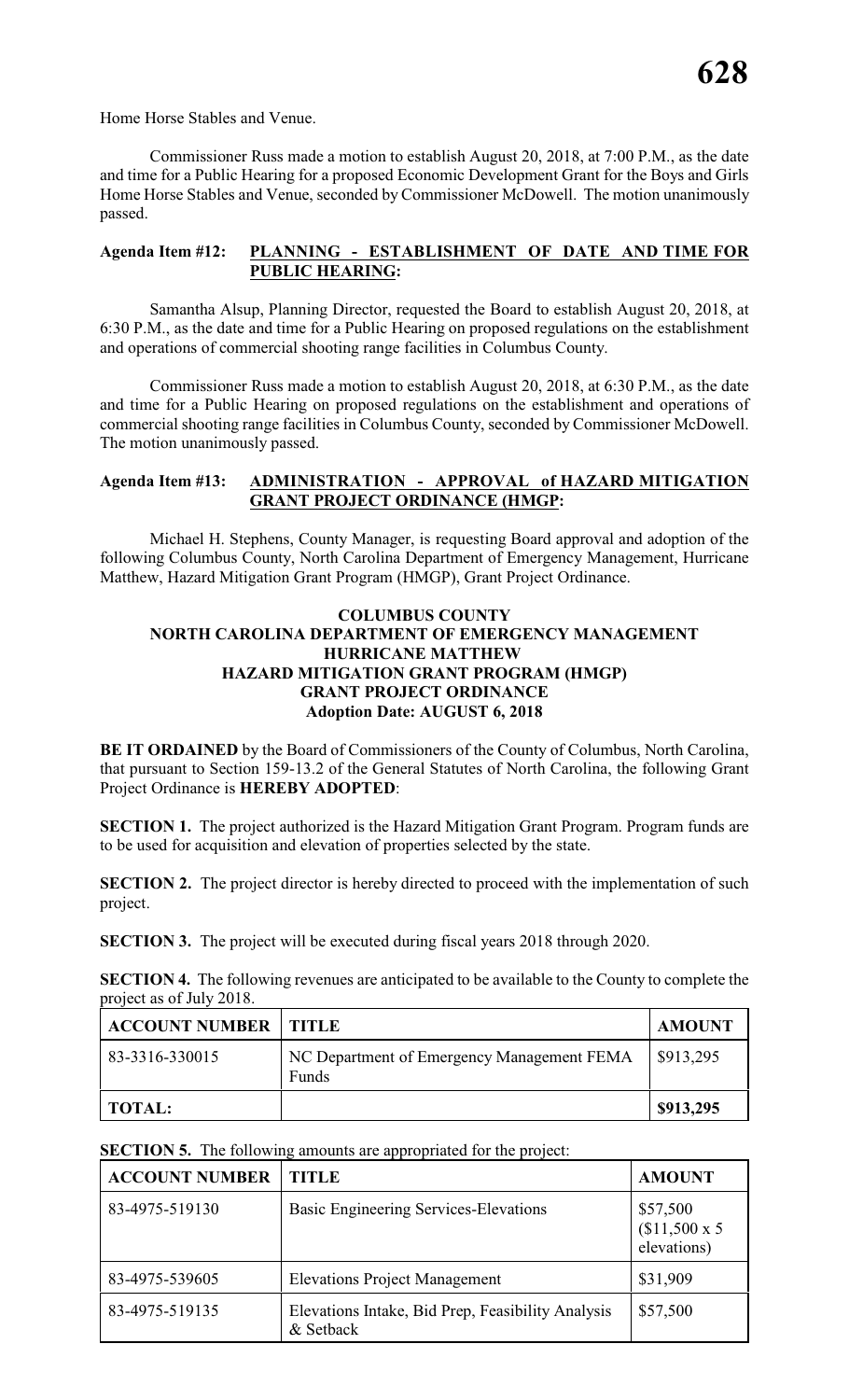| 83-4975-519140 | <b>Elevations Relocations</b>                                                                                                                       | \$15,000  |
|----------------|-----------------------------------------------------------------------------------------------------------------------------------------------------|-----------|
| 83-4975-519145 | Elevations Misc. (pre-mit survey, title work,<br>recording fees, termite insp., elevation cert.,<br>utilities disconnect & reconnect, access steps) | \$39,750  |
| 83-4975-524001 | Elevations Construction (5)                                                                                                                         | \$468,420 |
| 83-4975-539610 | <b>Acquisition Project Management</b>                                                                                                               | \$11,582  |
| 83-4975-519980 | Acquisition Survey & Intake                                                                                                                         | \$4,700   |
| 83-4975-539615 | <b>Acquisition Demo</b>                                                                                                                             | \$16,625  |
| 83-4975-539620 | Acquisition (Appraisal, Asbestos Insp./Rem,<br>well/septic cost, grading/seeding, title ins/rec<br>fees, closing costs)                             | \$10,650  |
| 83-4975-539625 | <b>Acquisition Est. Fair Market</b>                                                                                                                 | \$199,659 |
| <b>TOTAL:</b>  |                                                                                                                                                     | \$913,295 |

**SECTION 6:** The Finance Officer is directed to report quarterly on the financial status of this project. She shall keep the Governing Body informed at each regular meeting of any unusual occurrences.

**SECTION 7:** Copies of the Grant Project Ordinance shall be made available to the Finance Officer and Project Director for direction in carrying out this project.

**ADOPTED** this the 6th day of August 2018.

# **COLUMBUS COUNTY BOARD OF COMMISSIONERS**

# **/s/ Amon E. McKenzie, Chairman** /s/ **June B. Hall, Clerk to Board**

**ATTESTED BY:**<br>/s/ June B. Hall, Clerk to Board

Vice Chairman Burroughs made a motion to approve and adopt the Columbus County, North Carolina Department of Emergency Management, Hurricane Matthew, Hazard Mitigation Grant Program (HMGP), Grant Project Ordinance, seconded by Commissioner Byrd. The motion unanimously passed.

# **Agenda Item #14: ADMINISTRATION - HAZARD MITIGATION GRANT PROJECT NORTH CAROLINA EMERGENCY MANAGEMENT (NCEM) DISASTER RELIEF ASSISTANCE (DRA) 17 GRANT PROJECT ORDINANCE:**

Michael H. Stephens, County Manager, requested Board approval and adoption of the following Columbus County, North Carolina Department of Emergency Management, Hurricane Matthew, State Disaster Recovery Assistance (DRA) 17 Grant Project Ordinance.

# **COLUMBUS COUNTY NORTH CAROLINA DEPARTMENT OF EMERGENCY MANAGEMENT HURRICANE MATTHEW STATE DISASTER RECOVERY ASSISTANCE (DRA) 17 GRANT PROJECT ORDINANCE Adoption Date: AUGUST 6, 2018**

**BE IT ORDAINED** by the Board of Commissioners of the County of Columbus, North Carolina, that pursuant to Section 159-13.2 of the General Statutes of North Carolina, the following Grant Project Ordinance is **HEREBY ADOPTED**:

**SECTION 1.** The project authorized is the State Disaster Recovery Assistance Grant (DRA 17) and the purpose of the project is to assist approximately six (6) homeowners affected by Hurricane Matthew with elevation, replacement, rehabilitation or rehabilitation/elevation of their homes.

**SECTION 2.** The project director is hereby directed to proceed with the implementation of such project.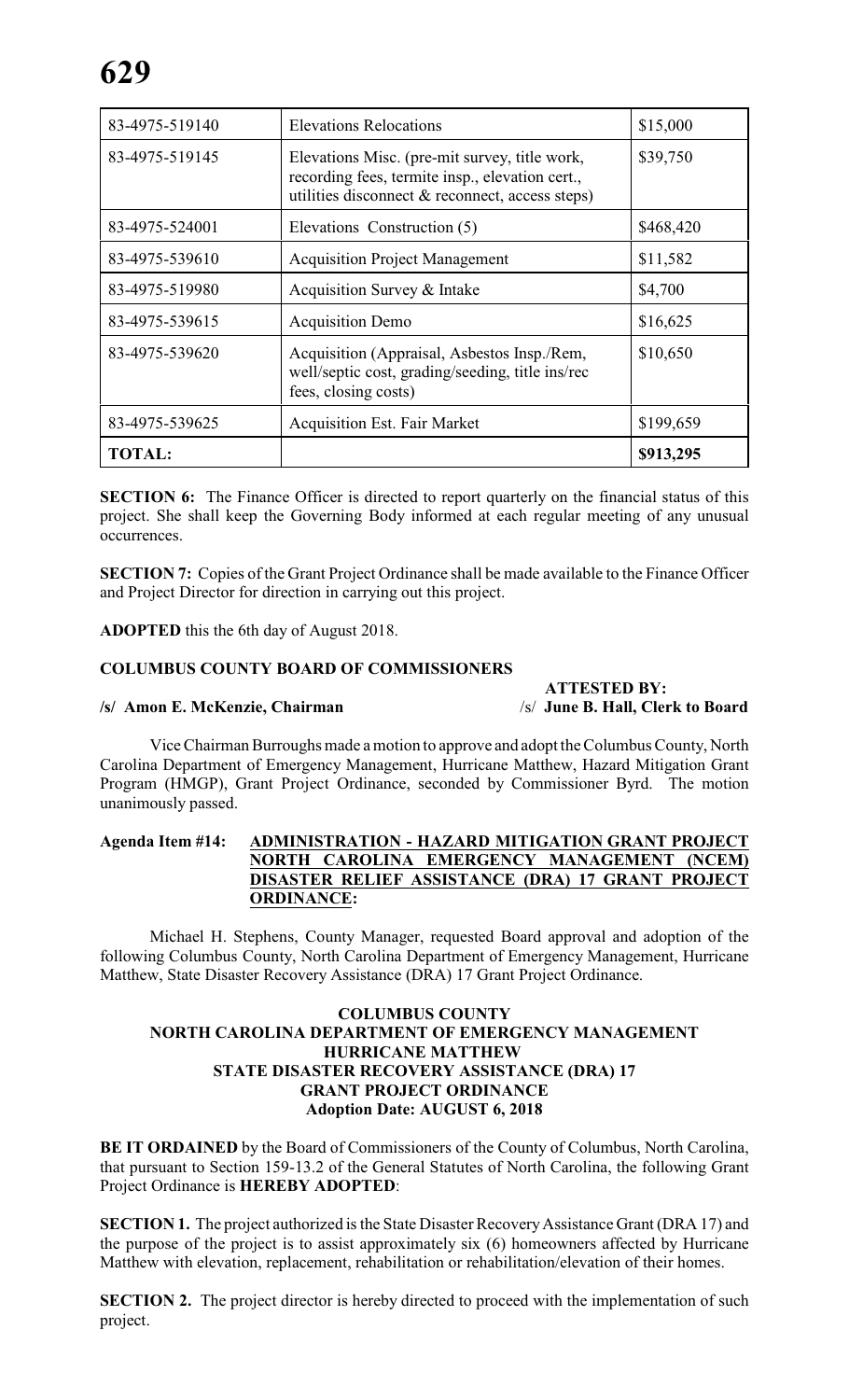**SECTION 3.** The project will be executed during fiscal years 2018 through 2020.

**SECTION 4.** The following revenues are anticipated to be available to the County to complete the project as of July 2018.

| <b>ACCOUNT NUMBER</b> | TITLE                                 | <b>AMOUNT</b> |
|-----------------------|---------------------------------------|---------------|
| 84-3317-330020        | NC Department of Emergency Management | \$1,000,000   |
| TOTAL:                |                                       | \$1,000,000   |

**SECTION 5.** The following amounts are appropriated for the project:

| <b>ACCOUNT NUMBER</b> | <b>TITLE</b>                             | <b>AMOUNT</b> |
|-----------------------|------------------------------------------|---------------|
| 84-4985-539202        | <b>Basic Administrative Services</b>     | 50,000<br>S.  |
| 84-4985-539205        | <b>Technical Housing Services</b>        | \$130,000     |
| 84-4985-549957        | Rehabilitation Single Family Home        | \$45,000      |
| 84-4985-549970        | <b>Reconstruction Single Family Home</b> | \$105,000     |
| 84-4985-549976        | Recon/Elev. Single Family Home           | \$424,200     |
| 84-4985-549990        | Rehab/Elev. Single Family Home           | \$103,000     |
| 84-4985-549950        | Recon/Elev. Manufactured Home            | \$110,000     |
| 84-4985-519303        | Insurance (Max 2 years)                  | 32,800<br>S.  |
| <b>TOTAL:</b>         |                                          | \$1,000,000   |

**SECTION 6:** The Finance Officer is directed to report on the financial status of this project. She shall keep the Governing Body informed at each regular meeting of any unusual occurrences.

**SECTION 7:** Copies of the Grant Project Ordinance shall be made available to the Finance Officer and Project Director for direction in carrying out this project.

**ADOPTED** this the 6th day of August 2018.

# **COLUMBUS COUNTY BOARD OF COMMISSIONERS**

#### /s/ **Amon E. McKenzie, Chairman** /s/ **June B. Hall, Clerk to Board**

 **ATTESTED BY:**

Commissioner Prevatte made a motion to approve and adopt the Columbus County, North Carolina Department of Emergency Management, Hurricane Matthew, State Disaster Recovery Assistance (DRA) 17 Grant Project Ordinance, seconded by Commissioner McDowell. The motion unanimously passed.

#### **Agenda Item #15: ADMINISTRATION - NCHFA 2018 URGENT REPAIR PROGRAM PROFESSIONAL SERVICES AGREEMENT:**

Michael H. Stephens, CountyManager, requested Board approval of the Professional Services Agreement between The Adams Company and Columbus County for NCHFA 2018 Urgent Repair Program.

Vice Chairman Burroughs made a motion to approve the Professional Services Agreement between The Adams Company and Columbus County for NCHFA 2018 Urgent Repair Program, seconded by Commissioner Byrd. The motion unanimously passed. This document will be marked as Exhibit "B", and kept on file in the Minute Book Attachments, Book Number 6, in the Office of the Clerk to the Board, for review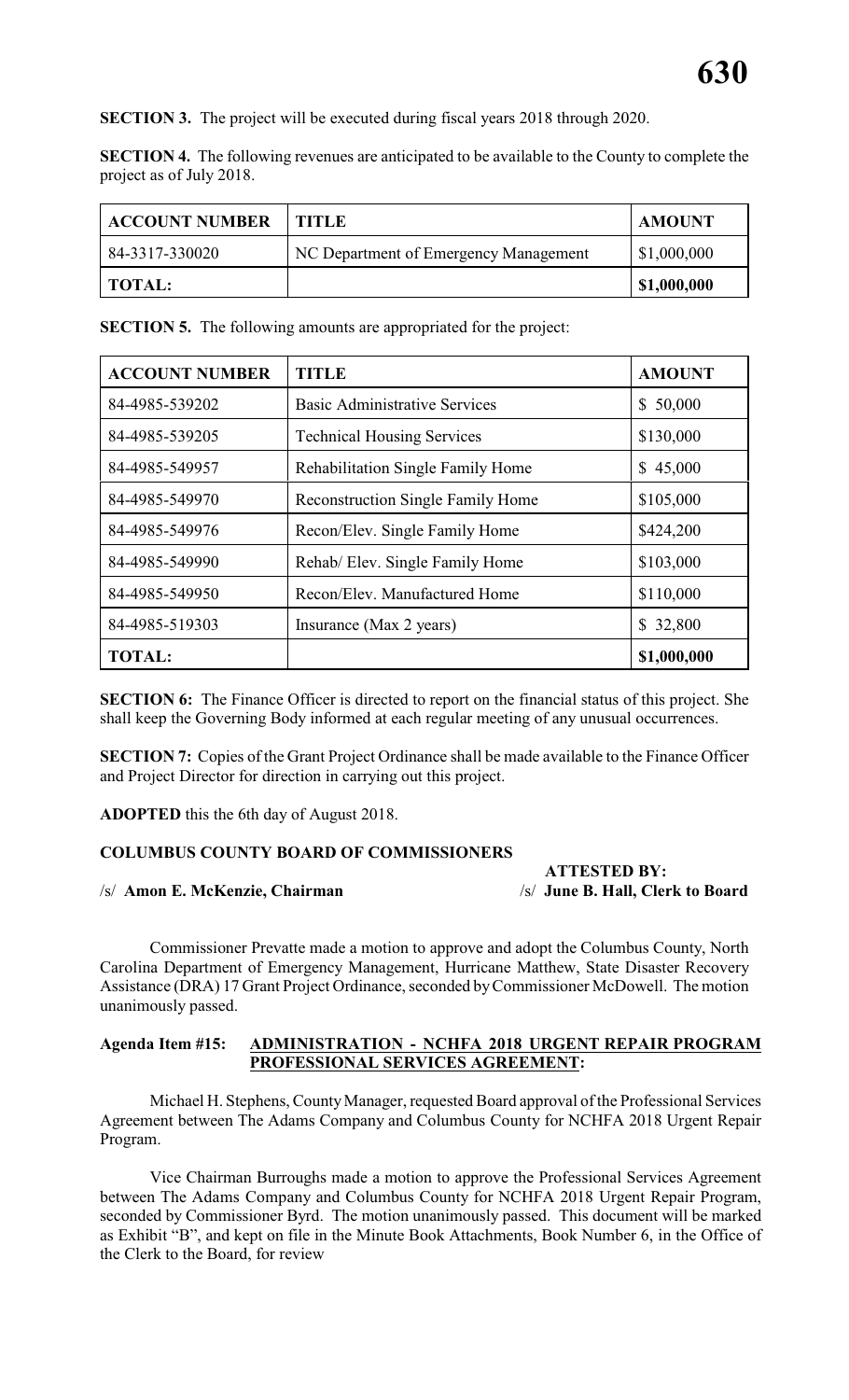# **631**

# **Item #16: ADMINISTRATION - NORTH CAROLINA HOUSING FINANCE AGENCY 2018 URGENT REPAIR PROGRAM (URP) DOCUMENTS:**

Michael H. Stephens, County Manager, requested Board approval of the following documents for the 2018 Urgent Repair Program (URP):

- A. Post-Approval Documentation;
- B. Assistance Policy,
- C. Procurement and Disbursement Policy;
- D. Conflict of Interest Statement,
- E. Language Access Plan;
- F. Delegation Resolution;<br>G. Grant Proiect Ordinance
- Grant Project Ordinance;
- H. Approval to advertise the grant in The News Reporter on August 10, 2018.

Commissioner Bullard made a motion to approve the following documents for the 2018 Urgent Repair Program (URP):

- A. Post-Approval Documentation;
- B. Assistance Policy,
- C. Procurement and Disbursement Policy;
- D. Conflict of Interest Statement,
- E. Language Access Plan;
- F. Delegation Resolution;
- G. Grant Project Ordinance;
- H. Approval to advertise the grant in The News Reporter on August 10, 2018.

The motion was seconded by Commissioner Byrd. The motion unanimously passed. These documents will be marked as Exhibit "C", and kept on file in the Minute Book Attachments, Book Number 6, in the Clerk to the Board's Office, for review.

#### **GRANT PROJECT ORDINANCE 2018 URGENT REPAIR PROGRAM COUNTY OF COLUMBUS**

Be it ordained by the Columbus County Board of Commissioners that, pursuant to Chapter 159, Section 13.2 of the General Statutes of North Carolina, the following grant project ordinance is hereby adopted:

Section 1. The project authorized is the 2018 Urgent Repair Program described in the work statement contained in the grant agreement between this unit and the North Carolina Housing Finance Agency.

Section 2. The officers of the unit are hereby directed to proceed with the grant project within the terms of the grant documents, the rules and regulations of the North Carolina Housing Finance Agency and the budget contained herein.

Section 3. The following revenues are anticipated to be available to complete this project:

| 86-3502-432013 | <b>Urgent Repair Grant</b> |        | \$100,000 |
|----------------|----------------------------|--------|-----------|
|                |                            | TOTAL: | \$100,000 |

Section 4. The following amounts are appropriated for the project:

| 86-4943-549930 | <b>Urgent Repair Grant Expenditures</b> | \$100,000 |
|----------------|-----------------------------------------|-----------|
|                | TOTAL:                                  | \$100,000 |

Section 5. The finance officer is hereby directed to maintain with the Grant Project Fund sufficient detailed accounting records to provide the accounting to the grantor agency required by the grant agreement and federal and state regulations.

Section 6. Disbursements will be electronically wired to Columbus County in advances equal to 50% of the original approved grant amount. The Second and final disbursement will be made to Columbus County upon written certification to the NC Housing Finance Agency (as certified on the Project Management Report) that 90% of the funds previously advanced have been disbursed for eligible activities.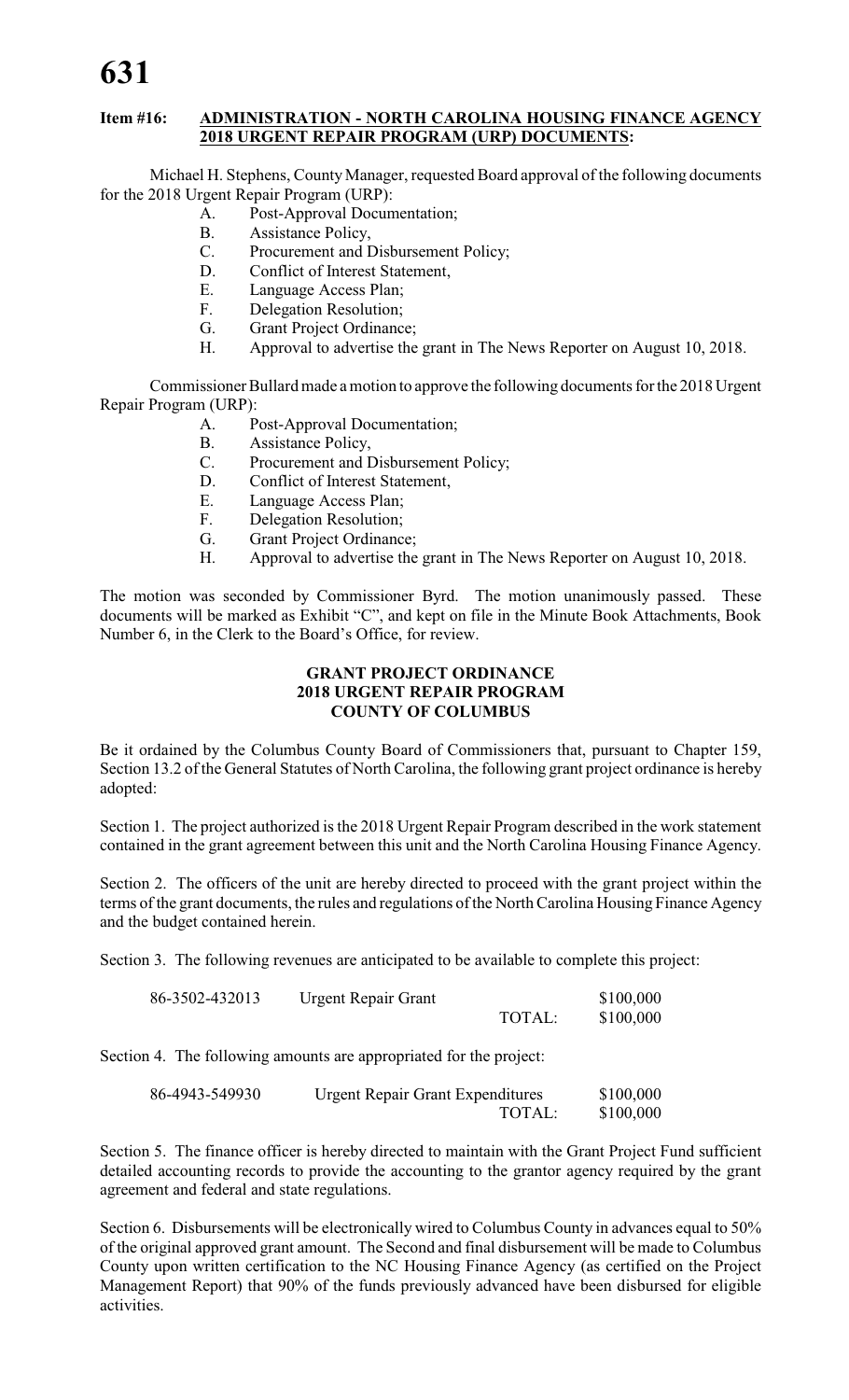Section 7. Copies of this grant project ordinance shall be made available to the budget officer and the finance officer for direction in carrying out this project.

Adopted this  $6<sup>th</sup>$  day of August, 2018

#### /s/ **Amon E. McKenzie, Chairman** /s/ **June B. Hall, Clerk to Board**

# **ATTESTED BY:**

# **Agenda Item #17: GOVERNING BODY - DESIGNATION of VOTING DELEGATE for 111TH NCACC ANNUAL CONFERENCE:**

Michael H. Stephens, County Manager, requested the Board to appoint a voting delegate for the 111th NCACC Annual Conference on August 23-25, 2018.

Commissioner McDowell made a motion to appoint Chairman Amon E. McKenzie as the voting delegate for the 111th NCACC Annual Conference on August 23-25, 2018, seconded by Vice Chairman Burroughs. The motion unanimously passed.

### **Agenda Item #18: RESOLUTION - DESIGNATION of QUARTER-CENT (1/4** ¢**) CENT SALES TAX PROCEEDS RESOLUTION:**

Vice Chairman Trent Burroughs requested Board approval and adoption of the following Designation of Quarter-Cent  $(1/4 \phi)$  Cent Sales Tax Proceeds Resolution.

# **DESIGNATION of QUARTER-CENT (1/4 ¢) CENT SALES TAX PROCEEDS RESOLUTION**

**WHEREAS,** on the November 06, 2018 Ballot, the citizens of Columbus County will be presented with the opportunity to vote for or against the Quarter-Cent (1/4 ¢) Sales Tax; **and**

**WHEREAS,** to educate the public concerning the use of proceeds from the sales tax, the designation of these funds are hereby made by the Board of Columbus County Commissioners; **and**

**WHEREAS,** funds provided to public education is a sound investment in the future of Columbus County and its citizens; **and**

**WHEREAS,** additional revenue monies to the Columbus County Governmental General Fund provide for the overall economic and financial stability of the County; **and**

**WHEREAS**, one hundred (100%) percent of the Quarter-Cent ( $1/4 \notin$ ) Sales Tax proceeds shall be hereby designated to Education - Capital Improvements, solely for Columbus County Schools; Whiteville City Schools and Southeastern Community College; in percentage amounts to be determined at a later date by the Board of Columbus County Commissioners.

**NOW, THEREFORE, BE IT RESOLVED** by the Columbus County Board of Commissioners that the proceeds from the November 06, 2018 sales tax vote by Columbus County Citizens shall be hereby designated as follows - one hundred (100%) percent of the Quarter-Cent  $(1/4 \ell)$  Sales Tax proceeds shall be hereby designated to Education - Capital Improvements, solely for Columbus County Schools; Whiteville City Schools and Southeastern Community College; in percentage amounts to be determined at a later date by the Board of Columbus County Commissioners.

**APPROVED** and **ADOPTED** this the 6th day of August, 2018.

#### **COLUMBUS COUNTY BOARD OF COMMISSIONERS**

| /s/ AMON E. McKENZIE Chairman    | /s/ TRENT BURROUGHS Vice Chairman     |
|----------------------------------|---------------------------------------|
| <b>S JAMES E. PREVATTE</b>       | $\mathcal{S}$ GILES E. BYRD           |
| <b>S P. EDWIN RUSS</b>           | /s/ RICKY BULLARD                     |
|                                  | <b>ATTESTED BY:</b>                   |
| <b>ISI CHARLES T. McDOWELL</b>   | /s/ JUNE B. HALL, Clerk to the Board  |
| /s/ MICHAEL H. STEPHENS, Manager | $\sqrt{s}/AMANDA$ B. PRINCE, Attorney |
|                                  |                                       |

Vice Chairman Burroughs made a motion to approve and adopt the Designation of Quarter-Cent ( $1/4 \notin$ ) Cent Sales Tax Proceeds Resolution, seconded by Commissioner McDowell. The motion unanimously passed.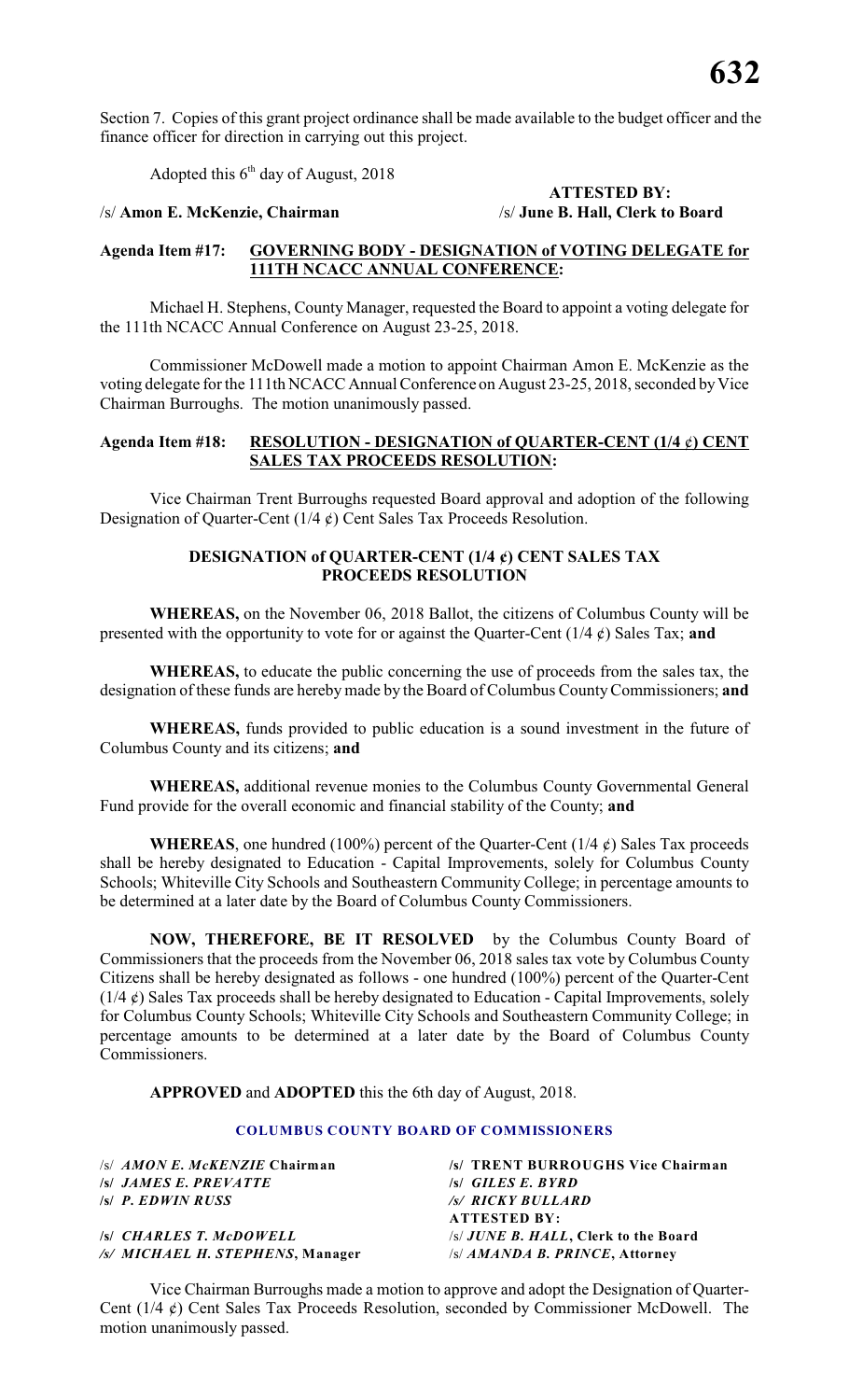# **Agenda Item #19: APPOINTMENTS/RE-APPOINTMENTS/REPLACEMENTS to BOARDS, COMMISSIONS and COMMITTEES:**

June B. Hall, Clerk to the Board, requested the Board to appoint, re-appoint or replace members on the following council and authority.

| <b>COMMITTEE</b>                                                             | ZONE/<br>EB | PERSON(S)           | <b>EXPIR.</b><br><b>DATE</b> | <b>BOARD</b><br><b>ACTION</b> |
|------------------------------------------------------------------------------|-------------|---------------------|------------------------------|-------------------------------|
| Animal Control Advisory Council                                              |             | Vacant              |                              | Otto<br>McKenzie, Jr.         |
| <b>Industrial Facilities Pollution</b><br><b>Control Financing Authority</b> | EB          | Carl Meares,<br>Jr. | 06/30/2018                   | <b>HOLD</b>                   |

# **RECESS REGULAR SESSION and enter into COMBINATION MEETING of COLUMBUS COUNTY WATER and SEWER DISTRICTS I, II, III, IV and V BOARD MEETING:**

At 7:13 P.M., Commissioner Prevatte made a motion to recess Regular Session and enter into a **combination meeting** of Columbus County Water and Sewer Districts I, II, III, IV and V Board Meeting, seconded by Commissioner McDowell. The motion unanimously passed.

# **Agenda Item #20: COLUMBUS COUNTY WATER and SEWER DISTRICTS I, II, III, IV and V - APPROVAL of BOARD MEETING MINUTES:**

July 16, 2018 **Combination Meeting** of Columbus County Water and Sewer Districts I, II, III, IV and V Board Meeting **(5 sets)**

This information will be recorded in Minute Book Number 2 for each Water District, respectively.

# **Agenda Item #21: COLUMBUS COUNTY WATER and SEWER DISTRICT V - OLD DOCK ELEMENTARY SCHOOL SEWER PROJECT CDBG-I FUNDS - AWARD of CONTRACTS for GRANT ADMINISTRATION and ENGINEERING SERVICES:**

Michael H. Stephens, County Manager, requested Board approval of contracts between Columbus County and Green Engineering, and Pro, Incorporated for the grant administration and engineering services for the Old Dock Elementary School Sewer Project.

# **ADJOURN COMBINATION MEETING of COLUMBUS COUNTY WATER and SEWER DISTRICTS I, II, III, IV and V BOARD MEETING:**

At 7:15 P.M., Commissioner McDowell made a motion to adjourn the **combination meeting** of Columbus County Water and Sewer Districts I, II, III, IV and V Board Meeting and resume Regular Session, seconded by Commissioner Prevatte. The motion unanimously passed.

# **Agenda Item #22: CONSENT AGENDA ITEMS:**

Commissioner McDowell made a motion to approve the following Consent Agenda Items, seconded by Commissioner Bullard. The motion unanimously passed.

| <b>TYPE</b>         | <b>ACCOUNT</b> | <b>DETAILS</b>                                  | <b>AMOUNT</b> |
|---------------------|----------------|-------------------------------------------------|---------------|
| <b>Expenditures</b> | 25-4140-550000 | Capital Outlay                                  | 5,000         |
|                     | 10-4140-526000 | Office Supplies                                 | 598           |
| <b>Revenues</b>     | 25-3414-399100 | <b>Fund Balance Appropriation</b>               | 5,000         |
|                     | 10-3839-489000 | Misc Revenues                                   | 598           |
| <b>Expenditures</b> | 35-7112-598032 | Close Out of Project Transfer Funds to<br>WD-II | 98,047        |

A. **Budget Amendments:**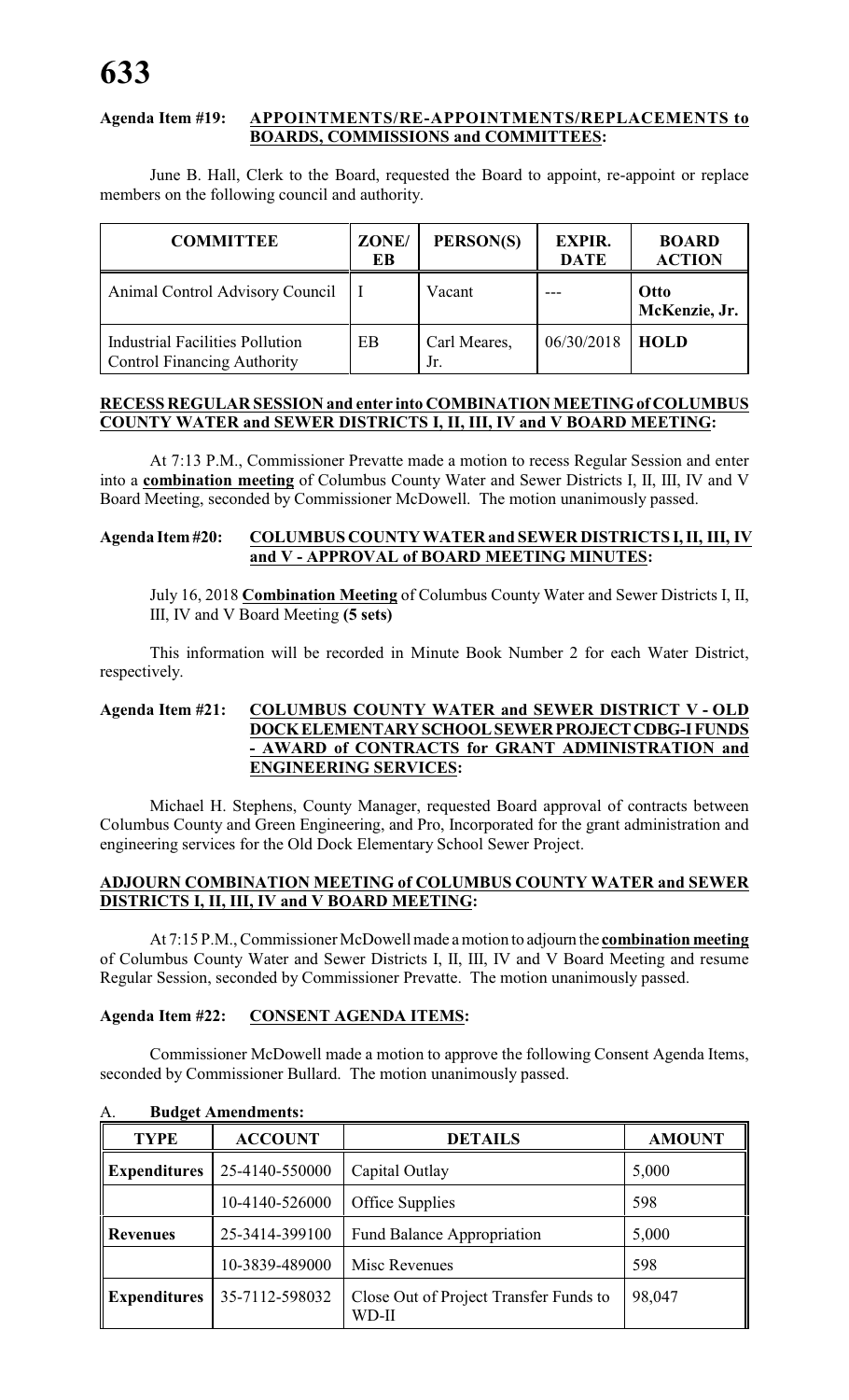| Revenues            | 35-3714-499105 | <b>Fund Balance Appropriated</b> | 98,047  |
|---------------------|----------------|----------------------------------|---------|
| <b>Expenditures</b> | 10-9600-560062 | <b>Blank Line</b>                | 138,102 |
| <b>Revenues</b>     | 10-3991-499115 | Various Fund Balance             | 138,102 |
| <b>Expenditures</b> | 10-9600-560079 | <b>Water Rescue</b>              | 15,000  |
| Revenues            | 10-3839-489000 | Misc Revenues                    | 15,000  |

# B. **Tax Releases and Refunds:**

| <b>Property Value</b>                                                                                                                                   |       |           |                        |          | Amount:   |       | \$309.12   |
|---------------------------------------------------------------------------------------------------------------------------------------------------------|-------|-----------|------------------------|----------|-----------|-------|------------|
| <b>Bank of America NA</b>                                                                                                                               |       |           | <b>PROPERTY: 88536</b> |          | Total:    |       | \$362.88   |
| Value: \$5,700.00                                                                                                                                       | Year: | $14-17$   | Account:               | 15-05419 | $Bill#$ : | 99999 |            |
| Release value sold at tax sale. Release Acme Delco(46.08) release Columbus Rescue(7.68)                                                                 |       |           |                        |          |           |       |            |
| <b>Property Value</b>                                                                                                                                   |       |           |                        |          | Amount:   |       | \$97.90    |
| GPM Investments, LLC                                                                                                                                    |       |           | PROPERTY: 00000        |          | Total:    |       | \$114.92   |
| Value: \$5,212.00                                                                                                                                       | Year: | $17 - 18$ | Account:               | 15-02538 | $Bill#$ : | 99999 |            |
| Release value. DBL Act#15-03214. Release Acme Delco(14.59) release Columbus<br>Rescue(2.43)                                                             |       |           |                        |          |           |       |            |
| <b>Property Value</b>                                                                                                                                   |       |           |                        |          | Amount:   |       | \$163.37   |
| Greens Used Cars                                                                                                                                        |       |           | PROPERTY: 00000        |          | Total:    |       | \$194.15   |
| Value: \$1,482.00                                                                                                                                       | Year: | 08-17     | Account:               | 06-16757 | $Bill#$ : | 99999 |            |
| Release value of car lot that is closed and sold boat 10 years ago. Release Columbus                                                                    |       |           |                        |          |           |       |            |
| Rescue $(4.04)$ release Water II $(9.99)$ release late list $(16.75)$                                                                                   |       |           |                        |          |           |       |            |
| <b>Property Value</b>                                                                                                                                   |       |           |                        |          | Amount:   |       | \$49.91    |
| Jacobs, Danny c/o Sarah Manning (Heirs) PROPERTY: 98646                                                                                                 |       |           |                        |          | Total:    |       | \$56.11    |
| Value: \$6,200.00                                                                                                                                       | Year: | 2018      | Account:               | 09-04165 | $Bill#$ : | 14075 |            |
| Release total value. Rebilled Act#09-04253. Release Roseland Fire(4.96) release<br>Columbus Rescue(1.24)                                                |       |           |                        |          |           |       |            |
| Property Value                                                                                                                                          |       |           |                        |          | Amount:   |       | \$359.88   |
| Long Family Irrevocable Asset                                                                                                                           |       |           | <b>PROPERTY: 13407</b> |          | Total:    |       | \$408.22   |
| Value: \$48,340.00                                                                                                                                      | Year: | 2018      | Account:               | 07-05402 | $Bill#$ : | 18211 |            |
| Release portion of value that should have been in land use. Release Nakina Fire(38.67)                                                                  |       |           |                        |          |           |       |            |
| release Columbus Rescue(9.67)                                                                                                                           |       |           |                        |          |           |       |            |
| Property Value                                                                                                                                          |       |           |                        |          | Amount:   |       | \$196.42   |
| Long Family Irrevocable Asset                                                                                                                           |       |           | <b>PROPERTY: 13372</b> |          | Total:    |       | \$220.82   |
| Value: \$24,418.00                                                                                                                                      | Year: | 2018      | Account:               | 07-05360 | $Bill#$ : | 18210 |            |
| Release portion of value that should have been in land use. Release Nakina Fire(19.52)<br>release Columbus Rescue(4.88)                                 |       |           |                        |          |           |       |            |
| Property Value                                                                                                                                          |       |           |                        |          | Amount:   |       | \$45.77    |
| Miller, Paul                                                                                                                                            |       |           | PROPERTY: 64482        |          | Total:    |       | \$181.51   |
| Value: \$23,700.00                                                                                                                                      | Year: | 2014      | Account:               | 10-12322 | $Bill#$ : | 86435 |            |
| Release value sold at tax sale. Release Columbus Rescue(4.74)                                                                                           |       |           |                        |          |           |       |            |
|                                                                                                                                                         |       |           |                        |          | Amount:   |       | \$493.63   |
| <b>Property Value</b>                                                                                                                                   |       |           |                        |          |           |       |            |
| Norris, Danny Ray                                                                                                                                       |       |           | PROPERTY: 00000        |          | Total:    |       | \$596.95   |
| Value: \$21,751.00                                                                                                                                      | Year: | $15 - 17$ | Account:               | 06-27520 | $Bill#$ : | 99999 |            |
| Release farm equipment. Hasn't farmed for 3 years. Moved to SC. Release Williams<br>Fire(36.79) release Columbus Rescue(12.26) release late list(54.27) |       |           |                        |          |           |       |            |
| <b>Property Value</b>                                                                                                                                   |       |           |                        |          | Amount:   |       | \$229.19   |
| Reaves, Donald                                                                                                                                          |       |           | PROPERTY: 00000        |          | Total:    |       | \$1,566.40 |
| Value: \$4,170.00                                                                                                                                       | Year: | $12 - 17$ | Account:               | 03-05108 | $Bill#$ : | 99999 |            |
| Release value of SWMH sold to Jessica Mae Little 4-9-11. Release Nakina Fire(22.75)<br>release columbus Rescue $(5.67)$ release late list $(25.79)$     |       |           |                        |          |           |       |            |
| Propety Value                                                                                                                                           |       |           |                        |          | Amount:   |       | \$170.66   |
|                                                                                                                                                         |       |           |                        |          | Total:    |       |            |
| Moore, Brittany Byrd                                                                                                                                    |       |           | <b>PROPERTY: 15728</b> |          |           |       | \$191.86   |
| Value: \$6,240.00                                                                                                                                       | Year: | 2018      | Account:               | 09-04253 | $Bill#$ : | 22445 |            |
| Release total value. Rebilled Act#09-02942. Release Roseland Fire(16.96) release                                                                        |       |           |                        |          |           |       |            |
| Columbus Rescue(4.24)                                                                                                                                   |       |           |                        |          |           |       |            |
| Refunds                                                                                                                                                 |       |           |                        |          | Amount:   |       | \$0.00     |
| Moran, Mark                                                                                                                                             |       |           | <b>PROPERTY: 63030</b> |          | Total:    |       | \$203.00   |
| Value: \$0.00                                                                                                                                           | Year: | 2017      | Account:               | 07-18495 | $Bill#$ : | 93563 |            |
| Refund user fee. House is vacant.                                                                                                                       |       |           |                        |          | Amount:   |       | \$0.00     |
| User Fee                                                                                                                                                |       |           |                        |          |           |       |            |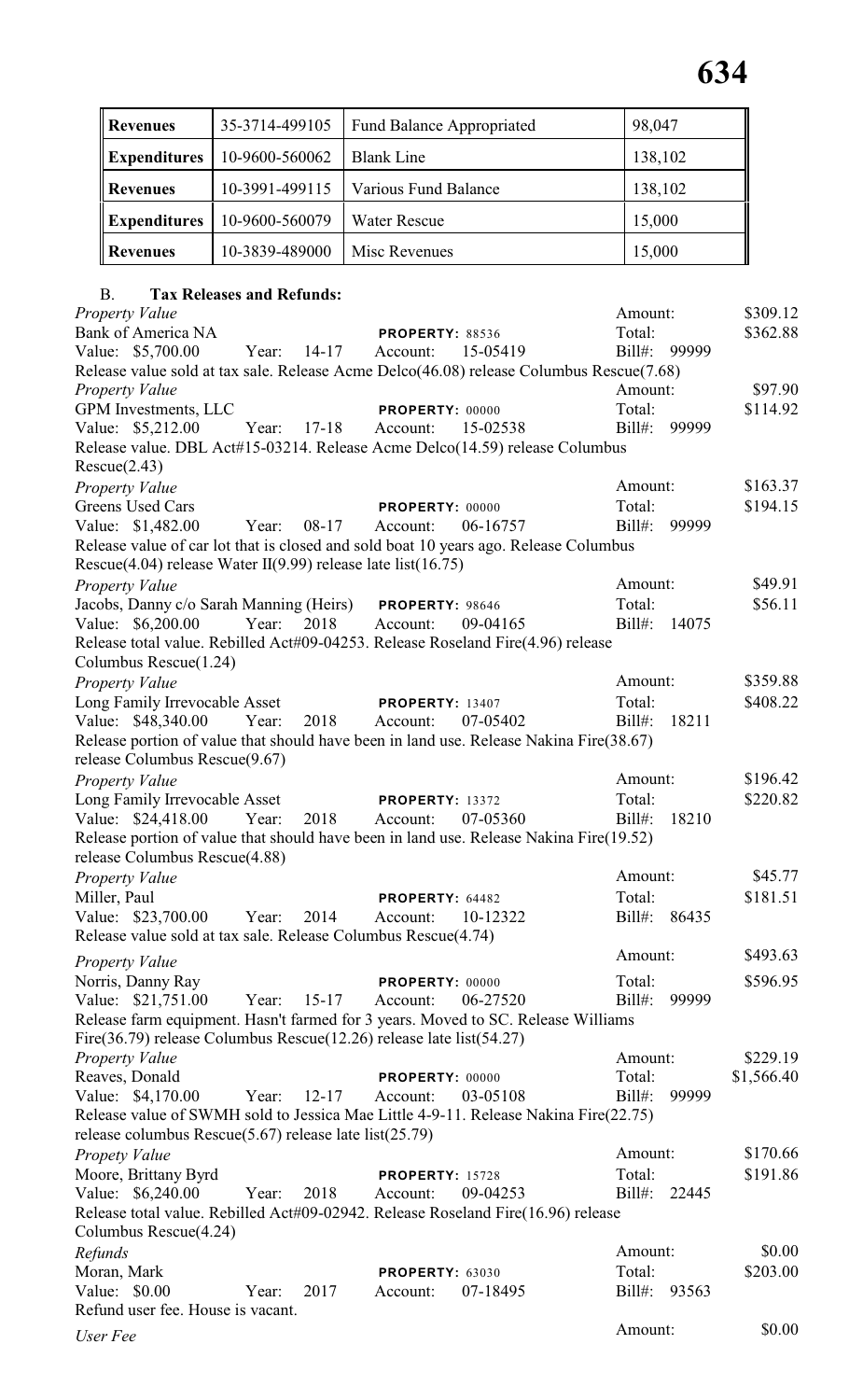# **635**

| Bennett, Nancy Ezzell & Scott<br>Value: $$0.00$<br>Release user fee. House is vacant.                                              |       | Year: 2018 Account:  | <b>PROPERTY: 6812</b>                       | 03-01044 | Total:                      | Bill#: 93560 | \$200.00 |
|------------------------------------------------------------------------------------------------------------------------------------|-------|----------------------|---------------------------------------------|----------|-----------------------------|--------------|----------|
| User Fee                                                                                                                           |       |                      |                                             |          | Amount:                     |              | \$0.00   |
| Campbell, Jackie Freeman (ETAL) PROPERTY: 19098<br>Value: $$0.00$<br>Release user fee. Billed twice.                               |       |                      | Year: 2018 Account:                         | 11-02241 | Total:<br>Bill#: 97652      |              | \$200.00 |
| User Fee                                                                                                                           |       |                      |                                             |          | Amount:                     |              | \$0.00   |
| Davis, Jarry B & Sandy L. PROPERTY: 17403<br>Value: \$0.00 Year: 2017 Account:<br>Release user fee. Empty since Hurricane Matthew. |       |                      |                                             | 10-05750 | Total:                      | Bill#: 57834 | \$116.00 |
| User Fee                                                                                                                           |       |                      |                                             |          | Amount:                     |              | \$0.00   |
| Freeman, Annie Maethel<br>Value: \$0.00 Year: 2018 Account:<br>Release user fee. House is vacant.                                  |       |                      | <b>PROPERTY: 28265</b>                      | 15-14603 | Total:<br>Bill#: 5906       |              | \$200.00 |
| User Fee                                                                                                                           |       |                      |                                             |          | Amount:                     |              | \$0.00   |
| Graves, Gurlie T<br>Value: \$0.00<br>Release user fee. Billed twice.                                                               |       | Year: 2018           | PROPERTY: 30149<br>Account: 16-05780        |          | Total:<br>Bill#: 8969       |              | \$200.00 |
| User Fee                                                                                                                           |       |                      |                                             |          | Amount:                     |              | \$0.00   |
| Greene, Eugene & Margaret<br>Value: \$0.00 Year:<br>Release user fee. House Abandoned.                                             |       | 2018                 | <b>PROPERTY: 30134</b><br>Account: 16-06100 |          | Total:<br>Bill#: 9276       |              | \$200.00 |
| User Fee                                                                                                                           |       |                      |                                             |          | Amount:                     |              | \$0.00   |
| Hedgepeth, Carolyn W PROPERTY: 91429<br>Value: \$0.00 Year: 2017 Account:<br>Release user fee. Destroyed in Hurricane Matthew.     |       |                      |                                             | 05-04358 | Total:                      | Bill#: 67407 | \$203.00 |
| User Fee                                                                                                                           |       |                      |                                             |          | Amount:                     |              | \$0.00   |
| Nobles, Donald Kenneth<br>Value: \$0.00<br>Release user fees. House unliveable.                                                    |       | Year: 13-17 Account: | <b>PROPERTY: 25140</b>                      | 13-02351 | Total:                      | Bill#: 99999 | \$995.93 |
| User Fee                                                                                                                           |       |                      |                                             |          | Amount:                     |              | \$0.00   |
| Purdie, Wendy L.<br>Value: \$0.00<br>Release user fee. House vacant.                                                               | Year: | 2017                 | <b>PROPERTY: 93072</b><br>Account:          | 12-05551 | Total:                      | Bill#: 83039 | \$203.00 |
| User Fee                                                                                                                           |       |                      |                                             |          | Amount:                     |              | \$0.00   |
| Reynoso, Juan<br>Value: \$0.00<br>Release user fee. Vacant.                                                                        | Year: | $15 - 17$            | PROPERTY: 00000<br>Account:                 | 03-19736 | Total:<br>$\text{Bill}\#$ : | 99999        | \$629.00 |
| User Fee                                                                                                                           |       |                      |                                             |          | Amount:                     |              | \$0.00   |
| Sellers, Wesley & Linda<br>Value: \$0.00<br>Release user fee. Billed twice. Listed on Act#01-00758                                 | Year: | 2018                 | <b>PROPERTY: 96619</b><br>Account:          | 02-03901 | Total:<br>$Bill#$ :         | 30198        | \$200.00 |
| User Fee                                                                                                                           |       |                      |                                             |          | Amount:                     |              | \$0.00   |
| Shipman, Bernard J. (Heirs)<br>Value: \$0.00<br>Release user fees. Vacant.                                                         | Year: | $15 - 17$            | <b>PROPERTY: 61979</b><br>Account:          | 11-24185 | Total:<br>Bill#:            | 99999        | \$623.97 |
| User Fee                                                                                                                           |       |                      |                                             |          | Amount:                     |              | \$0.00   |
| Thompson, Donald L. Sr. & Wanda<br>Value: $$0.00$<br>Release user fee. No Can.                                                     | Year: | 2017                 | <b>PROPERTY: 13851</b><br>Account:          | 07-17980 | Total:                      | Bill#: 91594 | \$203.00 |
| User Fee                                                                                                                           |       |                      |                                             |          | Amount:                     |              | \$0.00   |
| Thompson, Donald L. Sr. & Wanda<br>Value: $$0.00$<br>Release user fee. No Can.                                                     | Year: | 2017                 | <b>PROPERTY: 63871</b><br>Account:          | 10-01714 | Total:                      | Bill#: 91575 | \$116.00 |
| User Fee                                                                                                                           |       |                      |                                             |          | Amount:                     |              | \$0.00   |
| Thompson, Donald L. Sr. & Wanda<br>Value: \$0.00<br>Release user fee. No Can.                                                      | Year: | 2017                 | PROPERTY: 5754<br>Account:                  | 01-06003 | Total:                      | Bill#: 91580 | \$203.00 |
| User Fee                                                                                                                           |       |                      |                                             |          | Amount:                     |              | \$0.00   |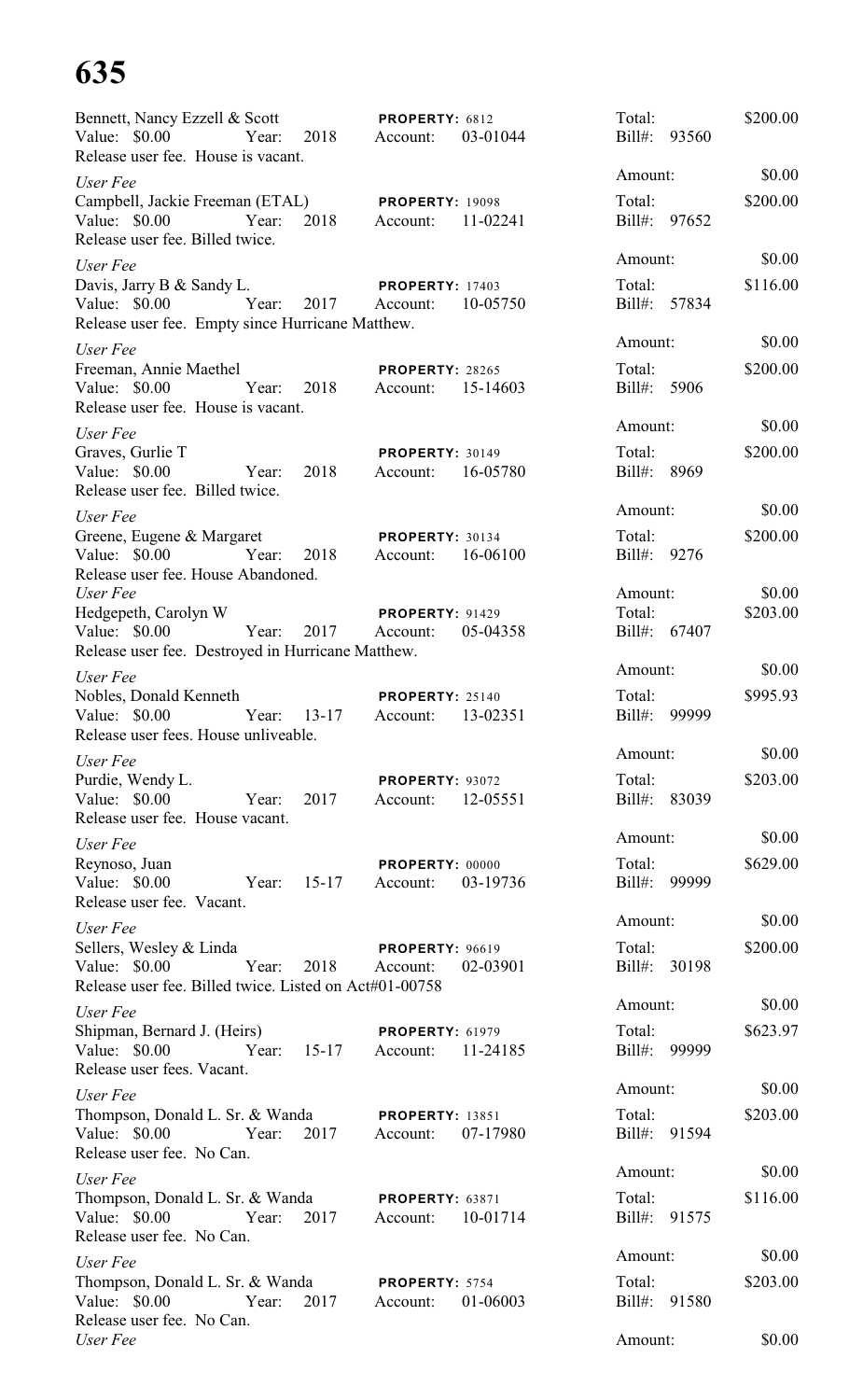# **636**

| Thompson, Ralph                     |             |      | <b>PROPERTY: 00000</b> |          | Total:       |       | \$1,611.00 |
|-------------------------------------|-------------|------|------------------------|----------|--------------|-------|------------|
| Value: $$0.00$                      | Year: 16-18 |      | Account:               | 03-25280 | $Bill#$ :    | 99999 |            |
| Release user fees. House is vacant. |             |      |                        |          |              |       |            |
| User Fee                            |             |      |                        |          | Amount:      |       | \$0.00     |
| Ward, Douglas E                     |             |      | <b>PROPERTY: 00000</b> |          | Total:       |       | \$200.00   |
| Value: $$0.00$                      | Year:       | 2018 | Account:               | 02-02027 | $Bill#$ :    | 38424 |            |
| Release user fee. Vacant.           |             |      |                        |          |              |       |            |
| User Fee                            |             |      |                        |          | Amount:      |       | \$0.00     |
| Wilson, Steven                      |             |      | <b>PROPERTY: 92593</b> |          | Total:       |       | \$113.00   |
| Value: $$0.00$                      | Year:       | 2018 | Account:               | 10-18985 | Bill#: 41537 |       |            |
| Release user fee. Vacant            |             |      |                        |          |              |       |            |
| User Fee                            |             |      |                        |          | Amount:      |       | \$0.00     |
| Wilson, Steven G                    |             |      | <b>PROPERTY: 18438</b> |          | Total:       |       | \$200.00   |
| Value: $$0.00$                      | Year:       | 2018 | Account:               | 10-03748 | $Bill#$ :    | 41538 |            |
| Release user fee. House burned.     |             |      |                        |          |              |       |            |
| User Fee                            |             |      |                        |          | Amount:      |       | \$0.00     |
| Wilson, Steven G. & Marie F         |             |      | <b>PROPERTY: 18244</b> |          | Total:       |       | \$200.00   |
| Value: $$0.00$                      | Year:       | 2018 | Account:               | 10-00351 | $Bill#$ :    | 41539 |            |
| Release user fee. 1 Can             |             |      |                        |          |              |       |            |

# **Agenda Item #23: COMMENTS:**

Chairman McKenzie opened the floor for comments. The following spoke;

#### A. **Department Managers:**

#### 1. **Sheriff Lewis L. Hatcher:** stated the following:

-I would like to remind everyone about the various scams that are happening; **and** -Remember always, the key thing is - do not send money.

#### 2. **Kim Sellers**: stated the following:

-I have been asked why the local privately owned nursing homes do not contract with the VA;

-It comes down to money; **and**

-The local privately owned nursing homes do not meet the criteria of VA.

#### B. **Board of Commissioners:**

# 1. **Commissioner McDowell:** stated the following:

-Due to the excessive wet weather, we are infested with mosquitos;

-I would like for the attorney to check into some alternative ways to treat mosquitos in addition to what is now being done; **and**

-I have received many e-mails regarding the process to recapture methyl bromide, and we need to stay on top of this matter.

# 2. **Commissioner Bullard:** stated the following:

-The map that was distributed to some people, relative to radio covedrage, showed white spots reflecting no coverage, and Cerro Gordo was directly in a white spot;

-I am receiving information from some of the fire departments and rescue squads that their reception is not good;

-We need an update from Kay Worley, and this needs to be on the August 20, 2018 Agenda;

-The two (2) people from Wilmington that spoke in favor of beer sales, beer is not going to determine if they build or not; **and**

-I will not support beer sales.

**Sheriff Hatcher:** stated since the re-programming has taken place, the Sheriff's Department is having issues with their radios.

# 3. **Commissioner Prevatte:** stated the following:

-We have excessive water in my district and desperately need to be sprayed for mosquitos;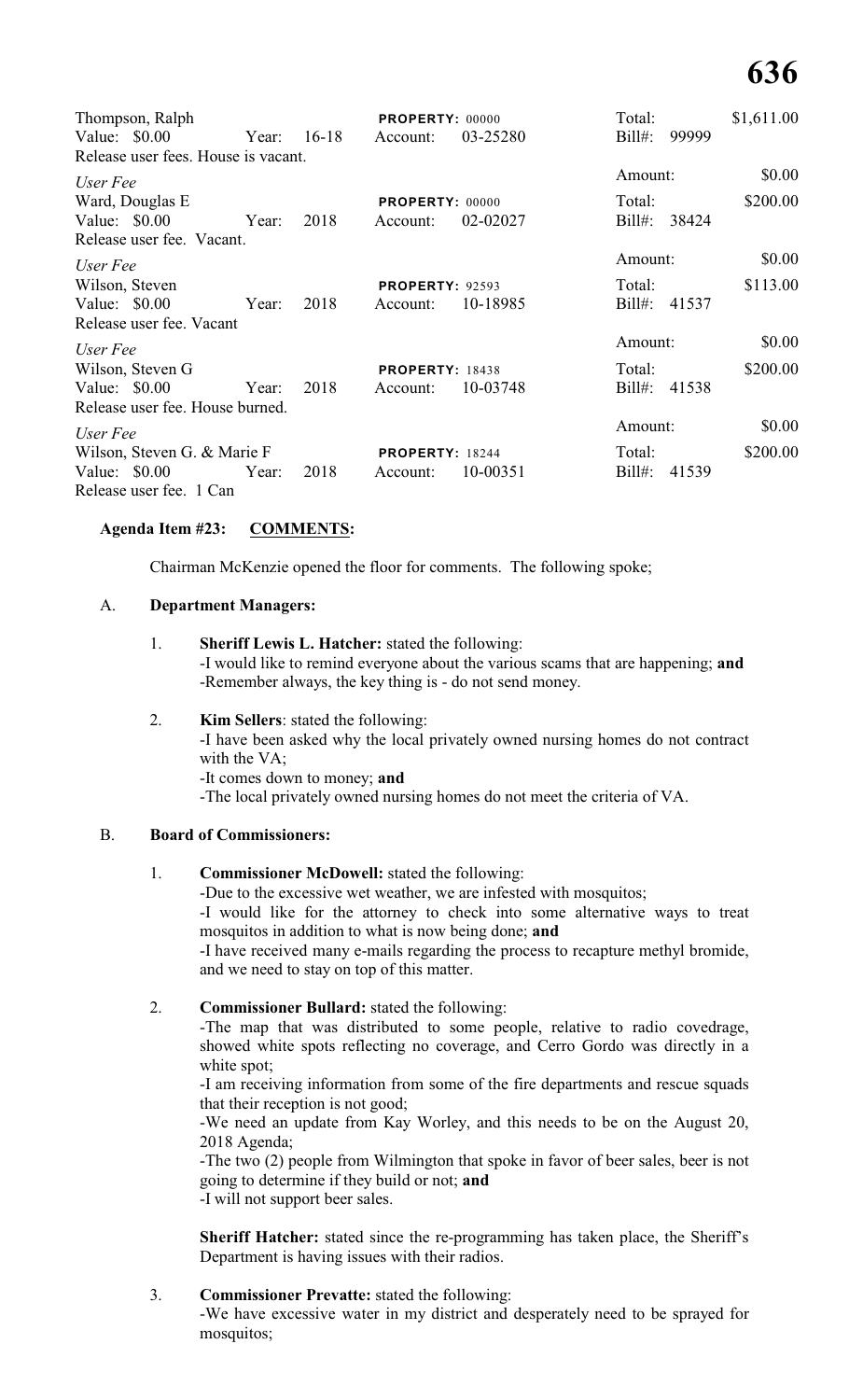-Schools will start soon and we need to be careful with the little ones; **and** -Our districts have changed and you need to check with the Board of Elections relative to your district.

- 4. **Vice Chairman Burroughs:** stated I would like to thank Needom Hughes for the change of adding the property description to the tax bill.
- 5. **Commissioner Byrd:** stated the following:

-Ms. Kim Sellers will provide details relative to the privately owned nursing homes in Columbus County not being contracted with VA;

**Kim Sellers:** stated the following:

-There are eight (8) privately owned nursing homes in North Carolina;

-The closest homes to this location is Brunswick Cove and Winnabow, and there is one in Fayetteville; **and**

-The requirements by VA are too costly.

-There is a need for a tire recycling trailer to be at each Convenience Center;

-We need to address the time frame in the Ordinance relative to burned-out buildings;

-There is significant flooding at Hallsboro-Artesia School that we need to address;

-At the Sigmon Boat Landing in Wooded Acres, there is no place to park, and we need to send a letter to the North Carolina Department of Wildlife Resources pursuant to them obtaining a lease or purchasing the property for a parking area; **and**

# **MOTION:**

Commissioner Byrd made a motion to send a letter to the North Carolina Department of Wildlife Resources requesting them to obtain a lease, or purchasing the property, at the Sigmon Boat Landing in Wooded Acres for a parking area, seconded by Commissioner Russ. The motion unanimously passed.

> -I have received many calls regarding mistakes on the tax bills, and you may need to review your tax bill and check for errors.

6. **Commissioner Russ:** stated the following:

-I would like for this Board to send a Resolution, or letter, to the North Carolina Department of Transportation for an exit lane to be constructed off of Highway 701 to come into downtown Whiteville;

# **MOTION:**

Commissioner Russ made a motion to send a Resolution, or letter, to the North Carolina Department of Transportation for an exit lane to be constructed off of Highway 701 to come into downtown Whiteville, seconded by Commissioner McDowell. The motion unanimously passed.

> -I would like for the school personnel and church members to encourage the quarter cent sales tax on the voting ballot in November, 2018; **and**

> -The beer and wine sales in unincorporated areas of Columbus County would add to the revenue, and this needs to be decided by the citizens of Columbus County.

7. **Chairman Amon E. McKenzie:** stated the following:

-We will have the School Merger Ad Hoc Committee Meeting tomorrow night, August 07, 2018;

-The trash can fee is \$200.00, and I understand there are errors on the tax bills that have been mailed out;

-The sign at the Water Office needs to be washed; **and**

-The Veterans Memorial statutory at the Historic Courthouse needs to be addressed and fixed.

C. **County Manager (Michael H. Stephens):** stated the following: -I have been dealing with a sewerage backup at the Health Department; **and**

-We were back up and running by 12:00 Noon..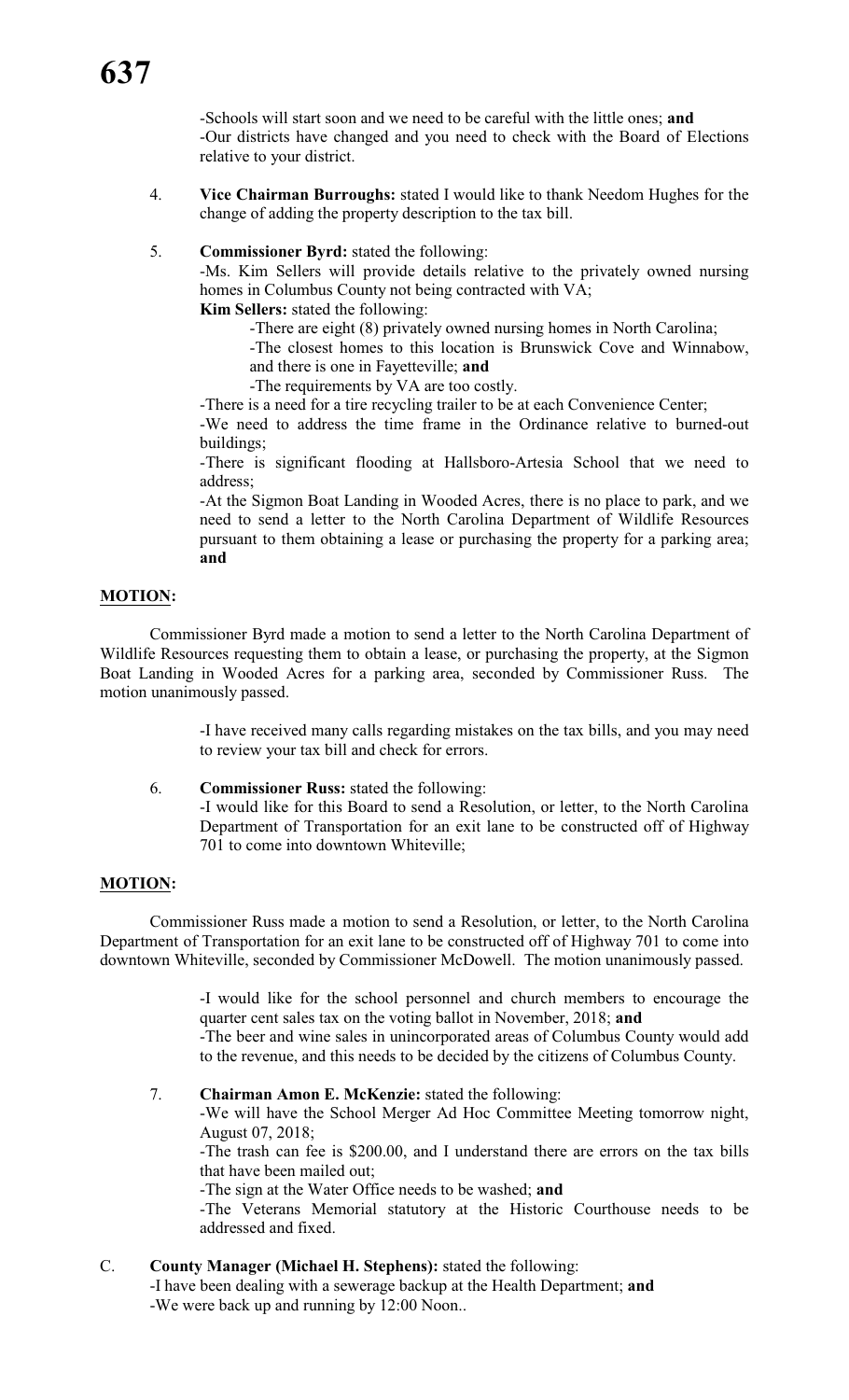# **RECESS REGULAR SESSION and enter into CLOSED SESSION in ACCORDANCE with N.C.G.S. § 143-318.11(A) (5) (i) NEGOTIATING CONTRACT for PROPOSED ACQUISITION on REAL PROPERTY:**

At 8:05 P.M., Commissioner Bullard made a motion to recess Regular Session and enter into Closed Session in accordance with N.C.G.S. § 143-318.11(a) (5) (i) Negotiating Contract for Proposed Acquisition on Real Property, after a five (5) minute recess, seconded by Vice Chairman Burroughs. The motion unanimously passed.

# **Agenda Item #24: CLOSED SESSION IN ACCORDANCE WITH N.C.G.S. § 143- 318.11(a) (5) (i) NEGOTIATING CONTRACT FOR PROPOSED ACQUISITION ON REAL PROPERTY**:

No action was taken.

# **ADJOURN CLOSED SESSION and resume REGULAR SESSION:**

At 8:35 P.M., Commissioner Byrd made a motion to adjourn Closed Session and resume Regular Session, seconded by Commissioner Russ. The motion unanimously passed.

# **READING and APPROVAL of CLOSED SESSION GENERAL ACCOUNT:**

Chairman McKenzie requested that Amanda B. Prince, County Attorney, orally read the Closed Session General Account. Ms. Prince orally read the following: *"The County Manager discussed with the Board of Commissioners possible purchase or lease of property. No action was taken"*.

Commissioner Bullard made a motion to approve the Closed Session General Account, seconded by Commissioner McDowell. The motion unanimously passed.

# **Agenda Item 25: ADJOURNMENT:**

At 8:37 P.M., Vice Chairman Burroughs made a motion to adjourn, seconded by Commissioner Prevatte. The motion unanimously passed.

# **APPROVED:**

**\_\_\_\_\_\_\_\_\_\_\_\_\_\_\_\_\_\_\_\_\_\_\_\_\_\_\_\_ \_\_\_\_\_\_\_\_\_\_\_\_\_\_\_\_\_\_\_\_\_\_\_\_\_\_\_\_\_\_\_\_\_\_\_\_**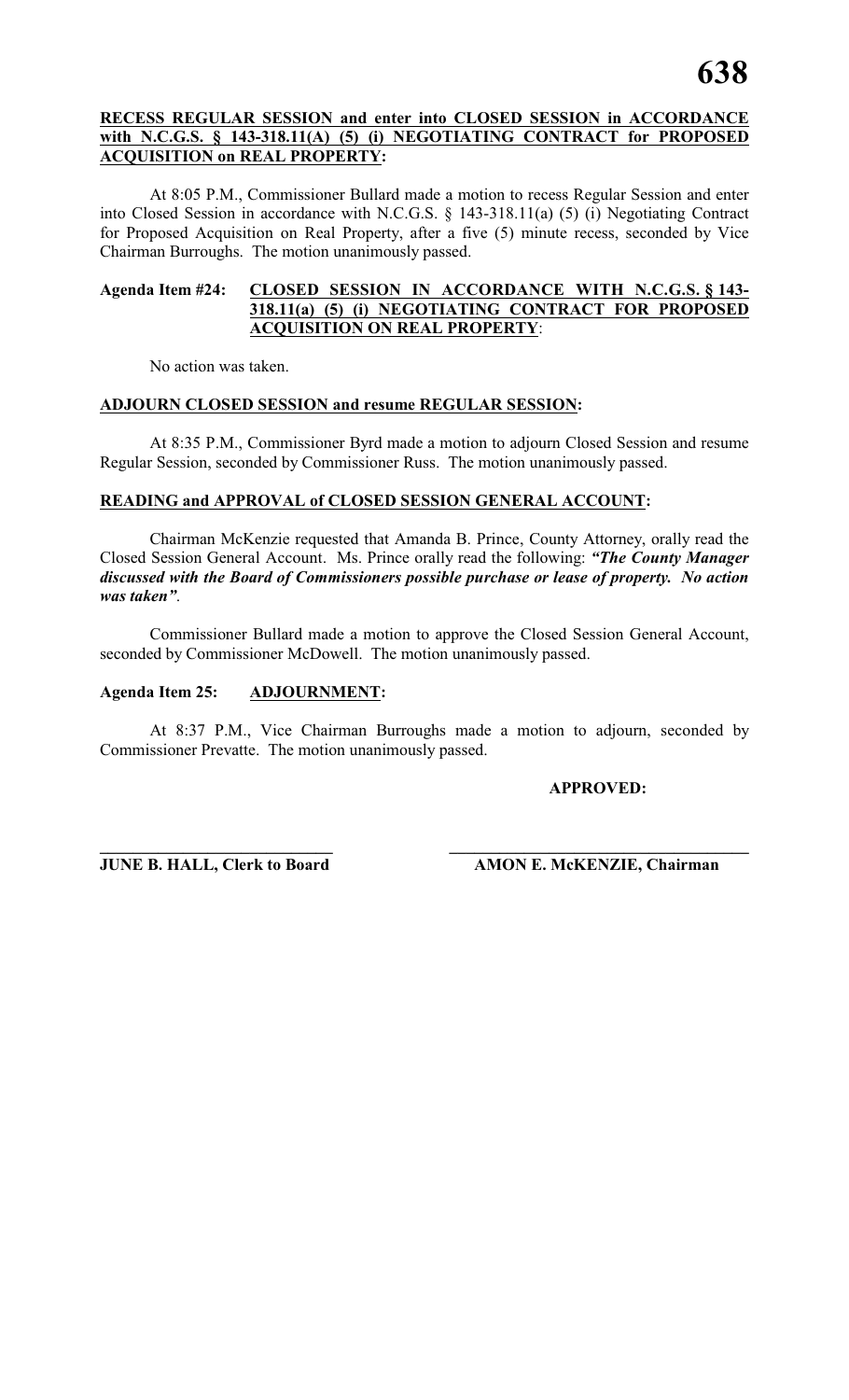The Honorable Columbus County Commissioners met on the above stated date and at the above stated time in the Dempsey B. Herring Courthouse Annex Building, located at 112 West Smith Street, Whiteville, North Carolina, to act as the Columbus County Water and Sewer District I Board.

#### **COMMISSIONERS PRESENT: APPOINTEES PRESENT:**

James E. Prevatte June B. Hall, **Clerk to the Board** P. Edwin Russ Ricky Bullard Charles T. McDowell

Amon E. McKenzie, **Chairman** Mike Stephens, **County Manager** Trent Burroughs, Vice-Chairman Amanda B. Prince, County Attorney Giles E. Byrd **Bobbie Faircloth, Finance Officer** 

### **MEETING CALLED TO ORDER:**

At 7:13 P.M., Chairman Amon E. McKenzie called the **combination meeting** of Columbus County Water and Sewer Districts I, II, III, IV and V Board Meeting to order.

### **Agenda Item #20: COLUMBUS COUNTY WATER and SEWER DISTRICTS I, II, III, IV and V - APPROVAL of BOARD MEETING MINUTES:**

July 16, 2018 **Combination Meeting** of Columbus County Water and Sewer Districts I, II, III, IV and V Board Meeting **(5 sets)**

Commissioner Byrd made a motion to approve the July 16,2018 Columbus County water and Sewer District I Board Meeting, as recorded, seconded by Commissioner Bullard. The motion unanimously passed.

#### **ADJOURNMENT:**

At 7:15 P.M., Commissioner McDowell made a motion to adjourn, seconded by Commissioner Prevatte. The motion unanimously passed.

\_\_\_\_\_\_\_\_\_\_\_\_\_\_\_\_\_\_\_\_\_\_\_\_\_\_\_\_\_ \_\_\_\_\_\_\_\_\_\_\_\_\_\_\_\_\_\_\_\_\_\_\_\_\_\_\_\_\_\_\_\_\_\_\_

**APPROVED:**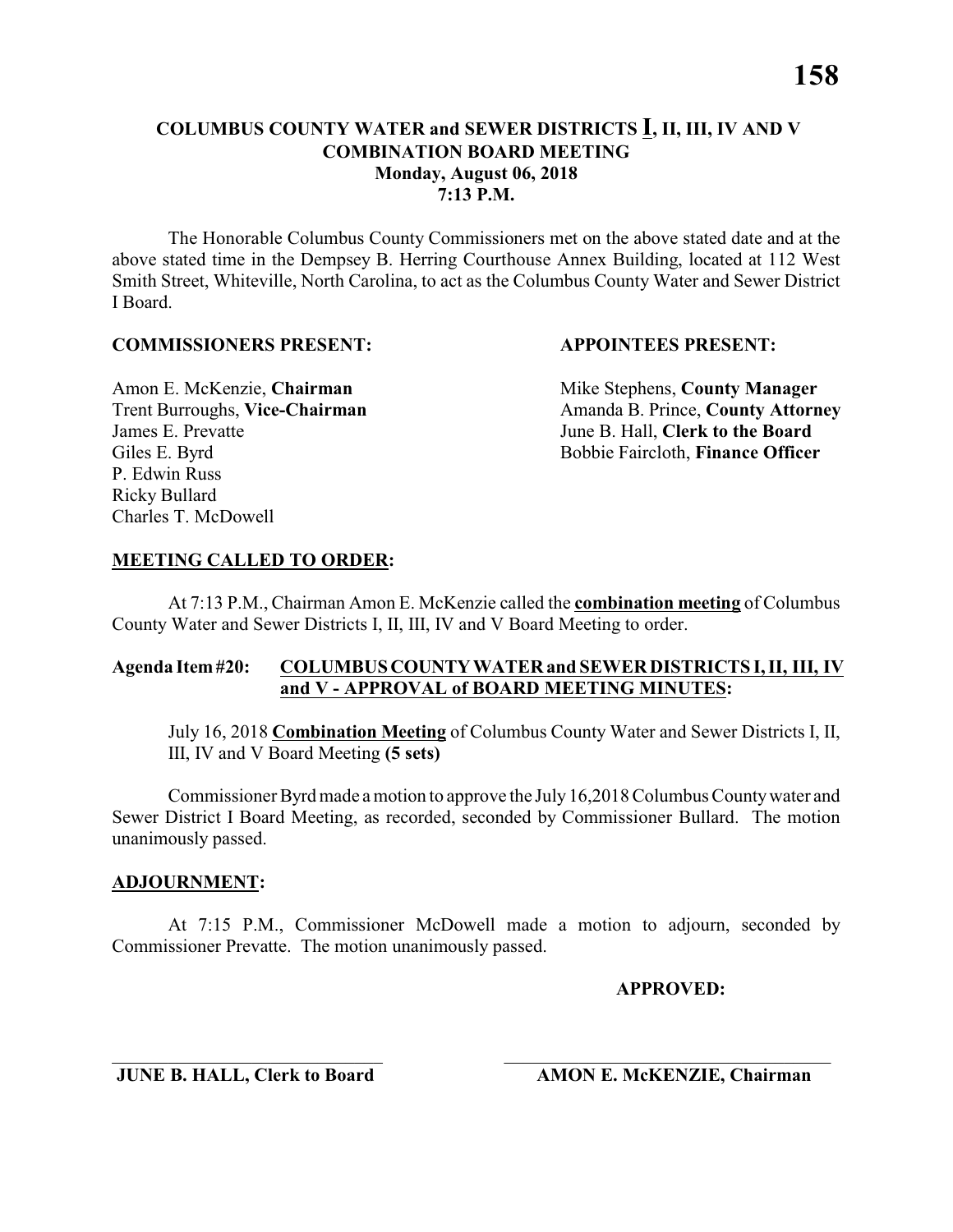The Honorable Columbus County Commissioners met on the above stated date and at the above stated time in the Dempsey B. Herring Courthouse Annex Building, located at 112 West Smith Street, Whiteville, North Carolina, to act as the Columbus County Water and Sewer District II Board.

#### **COMMISSIONERS PRESENT: APPOINTEES PRESENT:**

James E. Prevatte June B. Hall, **Clerk to the Board** P. Edwin Russ Ricky Bullard Charles T. McDowell

Amon E. McKenzie, **Chairman** Mike Stephens, **County Manager** Trent Burroughs, Vice-Chairman Amanda B. Prince, County Attorney Giles E. Byrd **Bobbie Faircloth, Finance Officer** 

### **MEETING CALLED TO ORDER:**

At 7:13 P.M., Chairman Amon E. McKenzie called the **combination meeting** of Columbus County Water and Sewer Districts I, II, III, IV and V Board Meeting to order.

### **Agenda Item #20: COLUMBUS COUNTY WATER and SEWER DISTRICTS I, II, III, IV and V - APPROVAL of BOARD MEETING MINUTES:**

July 16, 2018 **Combination Meeting** of Columbus County Water and Sewer Districts I, II, III, IV and V Board Meeting **(5 sets)**

Commissioner Byrd made a motion to approve the July 16,2018 Columbus County water and Sewer District II Board Meeting, as recorded, seconded by Commissioner Bullard. The motion unanimously passed.

#### **ADJOURNMENT:**

At 7:15 P.M., Commissioner McDowell made a motion to adjourn, seconded by Commissioner Prevatte. The motion unanimously passed.

\_\_\_\_\_\_\_\_\_\_\_\_\_\_\_\_\_\_\_\_\_\_\_\_\_\_\_\_\_ \_\_\_\_\_\_\_\_\_\_\_\_\_\_\_\_\_\_\_\_\_\_\_\_\_\_\_\_\_\_\_\_\_\_\_

**APPROVED:**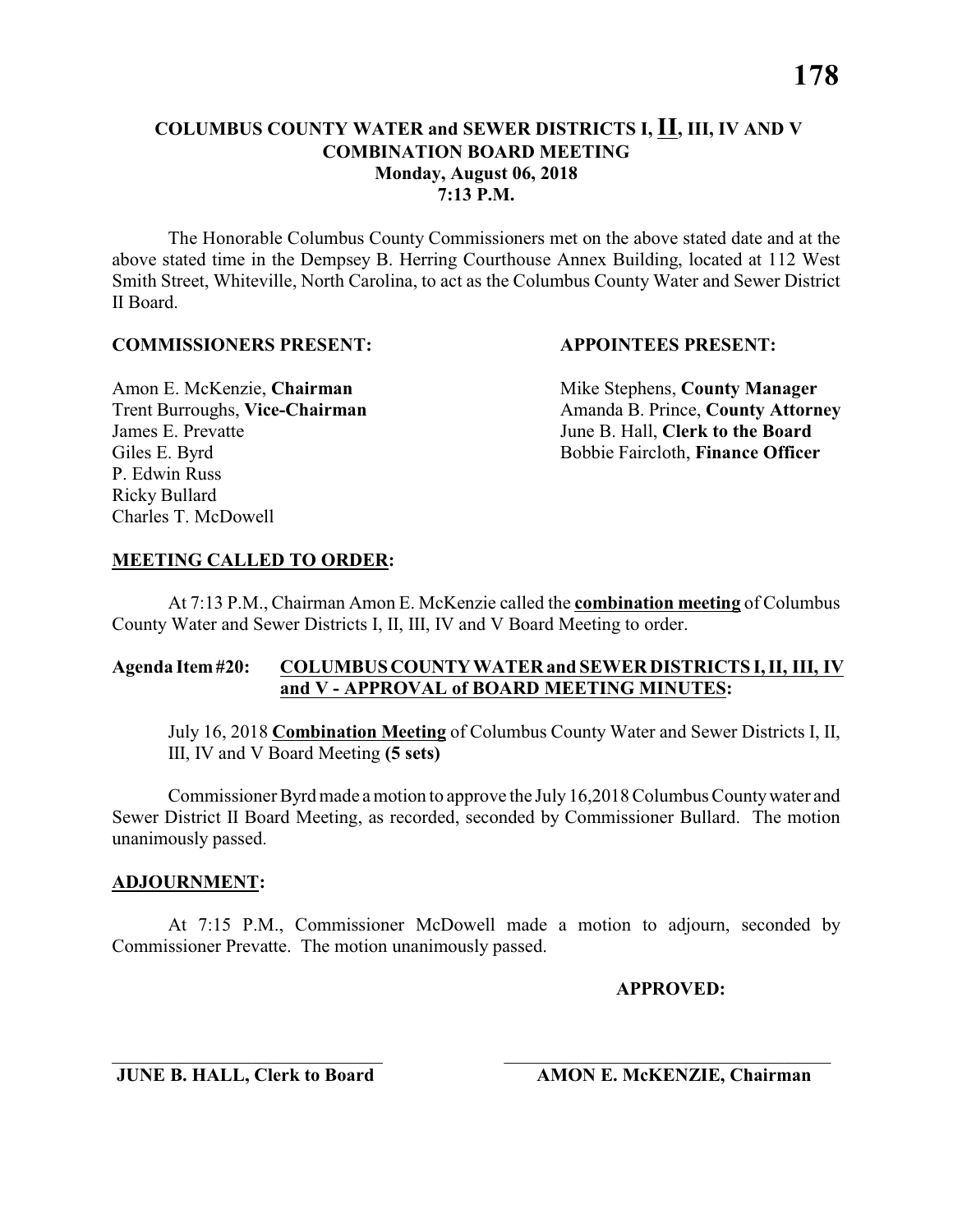The Honorable Columbus County Commissioners met on the above stated date and at the above stated time in the Dempsey B. Herring Courthouse Annex Building, located at 112 West Smith Street, Whiteville, North Carolina, to act as the Columbus County Water and Sewer District III Board.

#### **COMMISSIONERS PRESENT: APPOINTEES PRESENT:**

James E. Prevatte June B. Hall, **Clerk to the Board** P. Edwin Russ Ricky Bullard Charles T. McDowell

Amon E. McKenzie, **Chairman** Mike Stephens, **County Manager** Trent Burroughs, Vice-Chairman Amanda B. Prince, County Attorney Giles E. Byrd **Bobbie Faircloth, Finance Officer** 

### **MEETING CALLED TO ORDER:**

At 7:13 P.M., Chairman Amon E. McKenzie called the **combination meeting** of Columbus County Water and Sewer Districts I, II, III, IV and V Board Meeting to order.

### **Agenda Item #20: COLUMBUS COUNTY WATER and SEWER DISTRICTS I, II, III, IV and V - APPROVAL of BOARD MEETING MINUTES:**

July 16, 2018 **Combination Meeting** of Columbus County Water and Sewer Districts I, II, III, IV and V Board Meeting **(5 sets)**

Commissioner Byrd made a motion to approve the July 16,2018 Columbus County water and Sewer District III Board Meeting, as recorded, seconded by Commissioner Bullard. The motion unanimously passed.

#### **ADJOURNMENT:**

At 7:15 P.M., Commissioner McDowell made a motion to adjourn, seconded by Commissioner Prevatte. The motion unanimously passed.

\_\_\_\_\_\_\_\_\_\_\_\_\_\_\_\_\_\_\_\_\_\_\_\_\_\_\_\_\_ \_\_\_\_\_\_\_\_\_\_\_\_\_\_\_\_\_\_\_\_\_\_\_\_\_\_\_\_\_\_\_\_\_\_\_

**APPROVED:**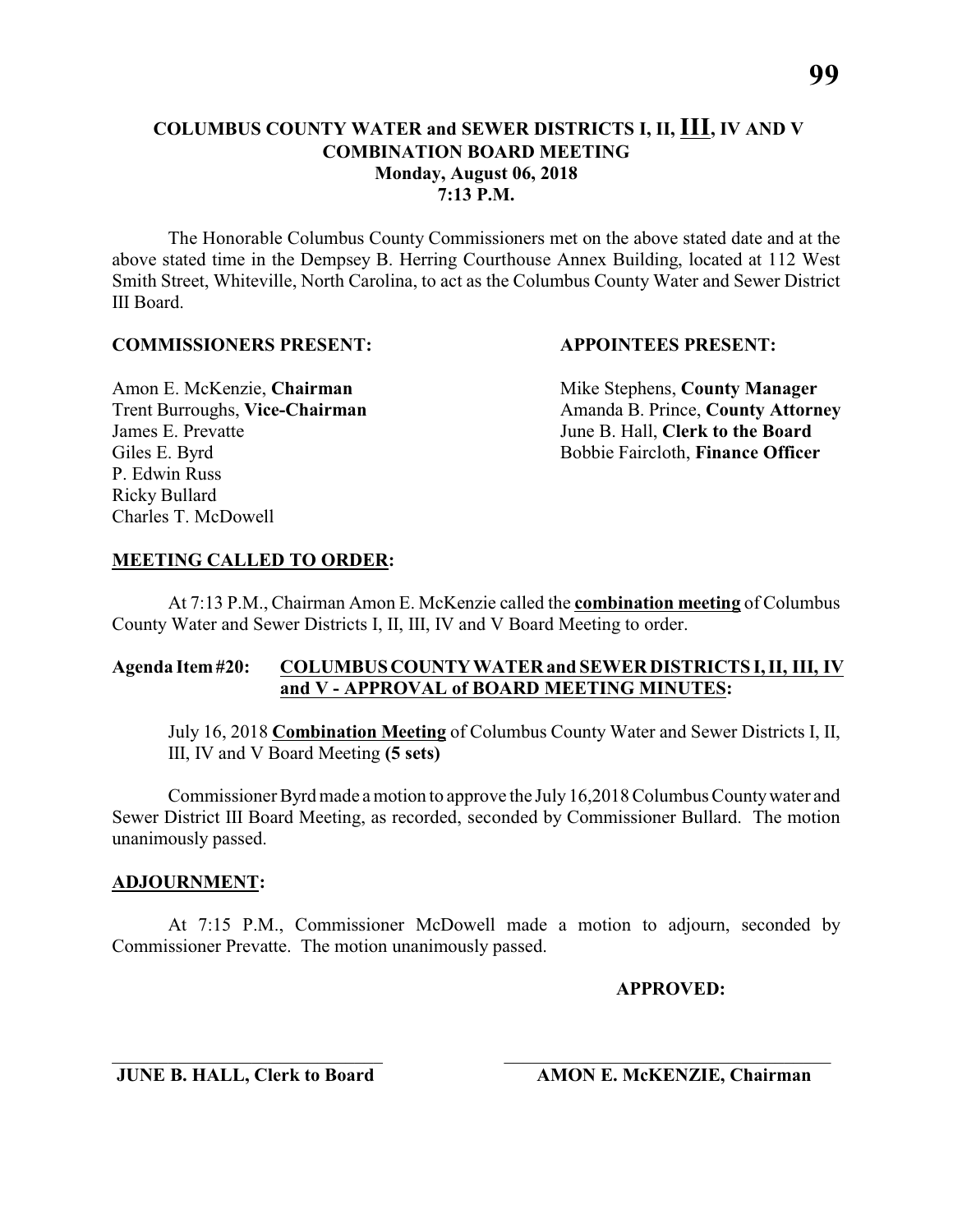The Honorable Columbus County Commissioners met on the above stated date and at the above stated time in the Dempsey B. Herring Courthouse Annex Building, located at 112 West Smith Street, Whiteville, North Carolina, to act as the Columbus County Water and Sewer District IV Board.

#### **COMMISSIONERS PRESENT: APPOINTEES PRESENT:**

James E. Prevatte June B. Hall, **Clerk to the Board** P. Edwin Russ Ricky Bullard Charles T. McDowell

Amon E. McKenzie, **Chairman** Mike Stephens, **County Manager** Trent Burroughs, Vice-Chairman Amanda B. Prince, County Attorney Giles E. Byrd **Bobbie Faircloth, Finance Officer** 

### **MEETING CALLED TO ORDER:**

At 7:13 P.M., Chairman Amon E. McKenzie called the **combination meeting** of Columbus County Water and Sewer Districts I, II, III, IV and V Board Meeting to order.

### **Agenda Item #20: COLUMBUS COUNTY WATER and SEWER DISTRICTS I, II, III, IV and V - APPROVAL of BOARD MEETING MINUTES:**

July 16, 2018 **Combination Meeting** of Columbus County Water and Sewer Districts I, II, III, IV and V Board Meeting **(5 sets)**

Commissioner Byrd made a motion to approve the July 16,2018 Columbus County water and Sewer District IV Board Meeting, as recorded, seconded by Commissioner Bullard. The motion unanimously passed.

#### **ADJOURNMENT:**

At 7:15 P.M., Commissioner McDowell made a motion to adjourn, seconded by Commissioner Prevatte. The motion unanimously passed.

\_\_\_\_\_\_\_\_\_\_\_\_\_\_\_\_\_\_\_\_\_\_\_\_\_\_\_\_\_ \_\_\_\_\_\_\_\_\_\_\_\_\_\_\_\_\_\_\_\_\_\_\_\_\_\_\_\_\_\_\_\_\_\_\_

**APPROVED:**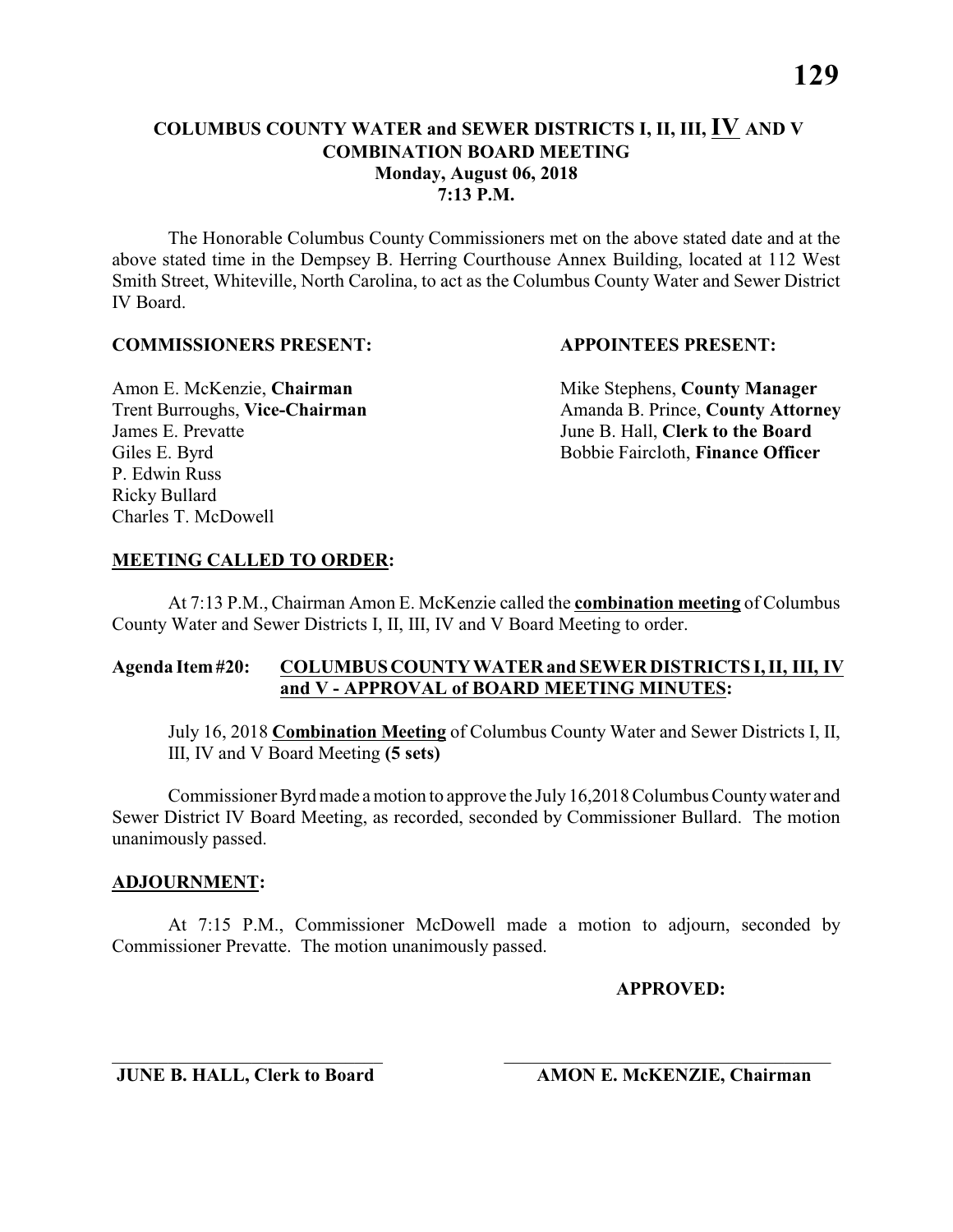The Honorable Columbus County Commissioners met on the above stated date and at the above stated time in the Dempsey B. Herring Courthouse Annex Building, located at 112 West Smith Street, Whiteville, North Carolina, to act as the Columbus County Water and Sewer District V Board.

#### **COMMISSIONERS PRESENT: APPOINTEES PRESENT:**

James E. Prevatte June B. Hall, **Clerk to the Board** P. Edwin Russ Ricky Bullard Charles T. McDowell

Amon E. McKenzie, **Chairman** Mike Stephens, **County Manager** Trent Burroughs, Vice-Chairman Amanda B. Prince, County Attorney Giles E. Byrd **Bobbie Faircloth, Finance Officer** 

### **MEETING CALLED TO ORDER:**

At 7:13 P.M., Chairman Amon E. McKenzie called the **combination meeting** of Columbus County Water and Sewer Districts I, II, III, IV and V Board Meeting to order.

### **Agenda Item #20: COLUMBUS COUNTY WATER and SEWER DISTRICTS I, II, III, IV and V - APPROVAL of BOARD MEETING MINUTES:**

July 16, 2018 **Combination Meeting** of Columbus County Water and Sewer Districts I, II, III, IV and V Board Meeting **(5 sets)**

Commissioner Byrd made a motion to approve the July 16,2018 Columbus County water and Sewer District V Board Meeting, as recorded, seconded by Commissioner Bullard. The motion unanimously passed.

# **Agenda Item #21: COLUMBUS COUNTY WATER and SEWER DISTRICT V - OLD DOCK ELEMENTARY SCHOOL SEWER PROJECT CDBG-I FUNDS - AWARD of CONTRACTS for GRANT ADMINISTRATION and ENGINEERING SERVICES:**

Michael H. Stephens, County Manager, requested Board approval of contracts between Columbus County and Green Engineering, and Pro, Incorporated for the grant administration and engineering services for the Old Dock Elementary School Sewer Project.

Commissioner McDowell made a motion to approve the contracts between Columbus County and Green Engineering, and Pro, Incorporated for the grant administration and engineering services for the Old Dock Elementary School Sewer Project, at the cost of not to exceed forty-seven thousand, eight hundred fifty and 00/100 (\$47,850.00) dollars for Pro, Incorporated, and one hundred two thousand, seven hundred and  $00/100$  (\$102,700.00) dollars for Green Engineering,